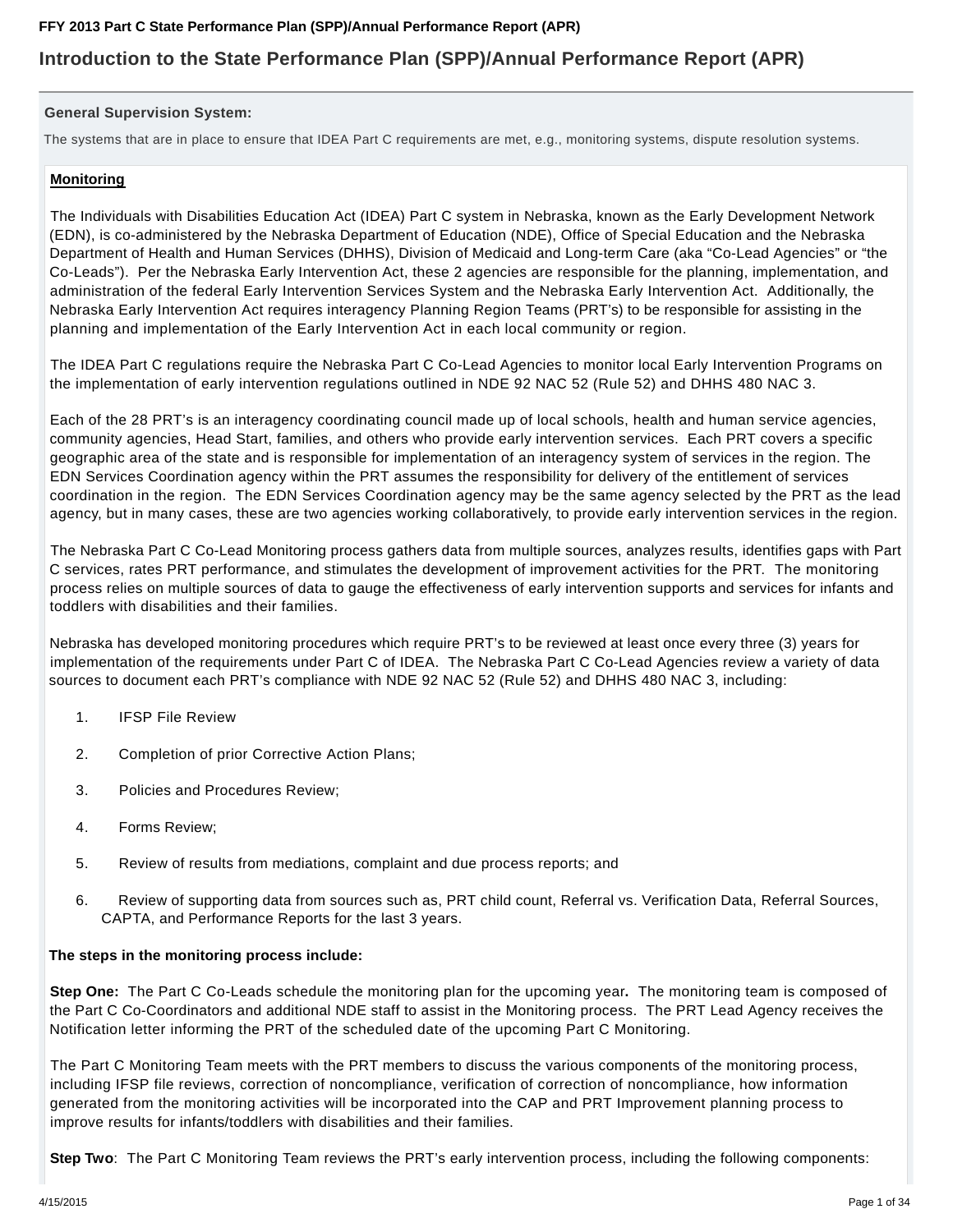- · Forms used by the PRT to document the implementation of 92 NAC 52 and 480 NAC 3
- · IFSP Files
- PRT Policies, Procedures and Practices
- · Review of any complaints filed and investigated by the Co-Lead Agencies pursuant to 92 NAC 52 and 480 NAC 3
- · Review of any due process findings issued pursuant to 92 NAC 55
- · Review of the timely correction of any noncompliance identified during the previous monitoring cycle.
- · Issues identified as part of previous fiscal review or sub-recipient fiscal reviews.

**Step Three**: The Part C Monitoring Team conducts the Focused Onsite PRT Exit Conference. The result of the PRT Monitoring is shared with the PRT Members. This visit allows an opportunity for clarification or submission of evidence to determine whether or not compliance was met.

**Step Four:** The Part C Co-Leads provide written notification of Findings to the PRT. The PRT must submit a CAP within 45 days to the Part C Co-Leads. Upon submission of the PRT's CAP, the Part C Co-Leads will give approval in writing.

**Step Five**: Verification of Correction of Noncompliance and Closeout of Monitoring Process. Pursuant to 92 NAC 52-004.02E, all noncompliance must be corrected as soon as possible, and in no case later than one year from the date on which the PRT is notified of a finding of noncompliance. For all individual instances of noncompliance that can be corrected, the PRT must immediately correct and submit evidence of correction to the Part C Co-Leads, who will document the receipt of evidence of the individual correction. The Closeout Letter will be completed by Part C Co-Leads following the completion of the verification activities and the final report. This Closeout Letter is a clear statement by the Part C Co-Leads that the PRT has corrected the areas of noncompliance previously identified, has successfully completed the CAP, and the PRT is now in full compliance with IDEA Part C Regulations, NDE 92 NAC 52 , and DHHS 480 NAC 3.

## **Dispute Resolution**

## **Complaints**

The NDE Complaint Investigator will complete the complaint process as identified in 92 NAC 51-009.11, meeting the appropriate timelines. All correspondence to the complainants is completed by the Complaint Investigator. If any noncompliance is identified, the agency will be contacted and required to complete the CAP, and the Complaint Investigator will send the Closeout Letter.

## **Due Process Hearings**

The NDE Legal Office provides guidance to Parents, etc., on completing the Dispute Resolution element of the due process hearing in accordance with 92 NAC 51-009.13. Other mediation requests are handled through the regional Mediation Centers, in accordance with 92 NAC 51-009.12.

## **Mediation**

Mediation is an integral part of the complaint and due process procedures. There are six (6) Mediation Centers located regionally throughout the State of Nebraska to provide services to parents, families and school districts.

## **Provision of a Free Appropriate Public Education (FAPE)**

Since Nebraska is a Birth-mandate state, the Nebraska Department of Education, Office of Special Education works with school districts, service agencies and approved cooperatives to ensure that all infants and toddlers with disabilities in the State of Nebraska are receiving a free, appropriate public education (FAPE) in their natural environment to the maximum extent appropriate.

## **Timely and Accurate Reporting of Data**

The Nebraska Department of Education, Office of Special Education works with PRT's, school districts, service agencies and approved cooperatives to ensure that all data requirements are met in reporting the data. "Deadlines are Deadlines" is the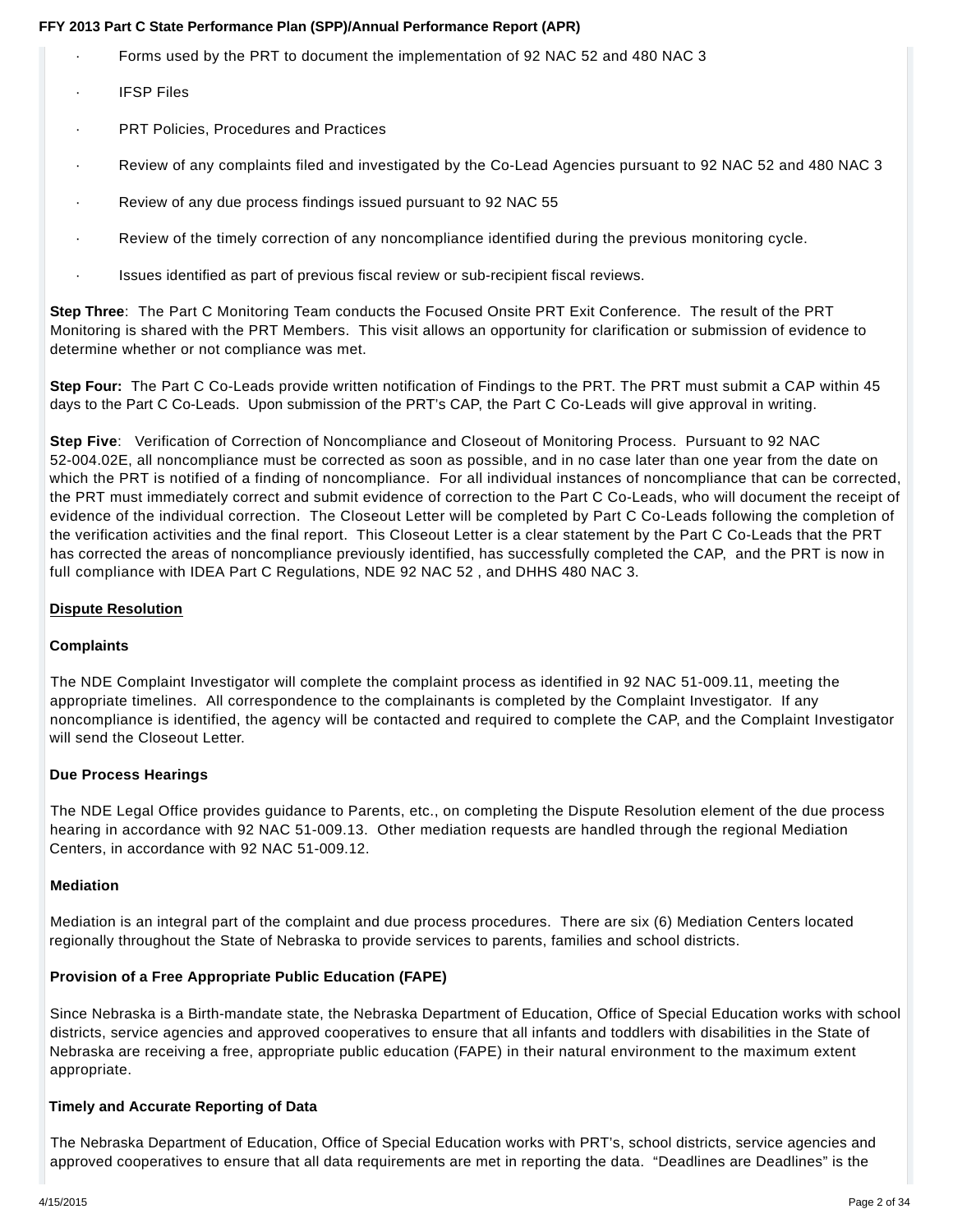rule for reporting data on time, and ensuring that the data is accurate and not needing to be returned for further review and revision.

## **Technical Assistance System:**

The mechanisms that the State has in place to ensure the timely delivery of high quality, evidenced based technical assistance and support to early intervention service (EIS) programs.

For several years, the Nebraska Part C Co-Leads-- Department of Education (NDE) and the Department of Health and Human Services (NDHHS), also referred to in Nebraska as the Early Development Network (EDN)—have provided significant training and technical assistance (TA) consistent with evidence-based research in early intervention/early childhood special education (EI/ECSE) and the mission, beliefs and principles promoted by National Early Childhood Technical Assistance Center (NECTAC). Intensive statewide training began in 2001 focusing on the provision of services in natural environments, use of the Primary Service Provider service delivery model, and coaching and teaming practices. In later years, training in the use of the Routines Based Interview (RBI) as a child and family assessment process and writing functional and meaningful child and family outcomes was added. The RBI is an assessment tool that uses the research about how young children learn, i.e. through natural learning opportunities within their family, to facilitate family engagement toward improving child and family outcomes. These training initiatives were provided in large part by Dr. Robin McWilliam of the Siskin Institute in TN, and Dathan Rush and M'Lisa Shelden of the Family Infant Preschool Program in NC-- national researchers and presenters on evidence based practices in early intervention-- and were coordinated through the NDE Early Childhood Training Center (ECTC), which continues to be the hub for professional development across all early childhood systems in Nebraska including childcare, Head Start, Part B 619 and Part C. ECTC coordinates a centralized system of professional development opportunities and tracking across settings where young children with disabilities and their families participate. Local Planning Region Teams (PRT) and school districts also access the ECTC with their training requests, which are coordinated regionally by 7 Early Learning Connection coordinators (ELCs). The ELCs are responsible for ensuring professional development opportunities are provided to meet state and federal requirements for all early care and education professionals within their region and are ultimately part of the ECTC system.

Although many of our state's efforts are now primarily related to the RDA work, Nebraska has additional ongoing training efforts that peripherally impact the State Identified Measureable Result (SIMR) as well. These training efforts include: Special Care which focuses on child care providers who care for children with disabilities; Early Learning Guidelines trainings which provides information about developmentally appropriate practices across domains in inclusive settings; Bridges Out of Poverty; CSEFEL Teaching Pyramid; CAPTA-related trainings to child welfare, court and EI personnel; and Circle of Security training – all of which are supported through collaboration with multiple state and private agencies - Nebraska Children and Families Foundation, Nebraska Division of Public Health/Maternal Child Health unit, Nebraska Division of Child Welfare, Nebraska Head Start State Collaboration Office, University of Nebraska's Center for Children, Families and the Law, University of Nebraska's Munroe Meyer Institute, Higher Education partners at the University of Nebraska Lincoln and Omaha, and the Nebraska Infant Mental Health Association.

The Parent Training Information center (PTI) is a family partner to the EDN Co-Leads and provides numerous training activities for families, services coordinators and services providers as well as PRT members. Family representatives have the opportunity to influence training and TA activities both at the state and local levels by participating in planning sessions and through the provision of feedback. Trainings offered to families include: All about EDN, IFSP and IEP training, and Rebuilding Dreams which addresses family grief at learning that their child has a disability. Families can also call PTI at any time to receive individual TA.

Beginning in 2012, after spending several years using 3 different child assessment tools to collect data for the federal child outcomes (in Nebraska this is referred to as "Results Matter"), Nebraska moved to a single assessment tool, Teaching Strategies GOLD. Currently, annual Basic GOLD training for new teachers and new administrators is offered in rotating locations so as to provide access for new staff including early intervention providers as part of the broader early care and education system. The Teaching Strategies GOLD trainings include instruction in use of the on-line system for data collection and the ELCs are responsible for coordinating any individual TA needs within their regions.

Nebraska has spent considerable energy building an "internal" support structure—necessary if we are to move innovative practices and programs from initial training to full implementation. This effort began sincerely in 2009 when two Nebraska practitioners attended the Siskin National Routines Based Interview (RBI) training institute in Chattanooga, TN to become nationally certified interviewers. Building infrastructure from the top down, the Part C Co-Lead Coordinators and the Part B 619 Coordinator, along with the two newly certified RBI trainers formed a State level implementation team. Using the RBI as the first of Nebraska's "usable interventions", the state began to pilot a statewide implementation plan of training and TA for the RBI as well as other evidence based practices. Over the next 4 years, Nebraska Part C dollars funded an additional sixteen service providers and services coordinators to attend the RBI Siskin Institute with the intent of strategically placing certified RBI trainers geographically across the state.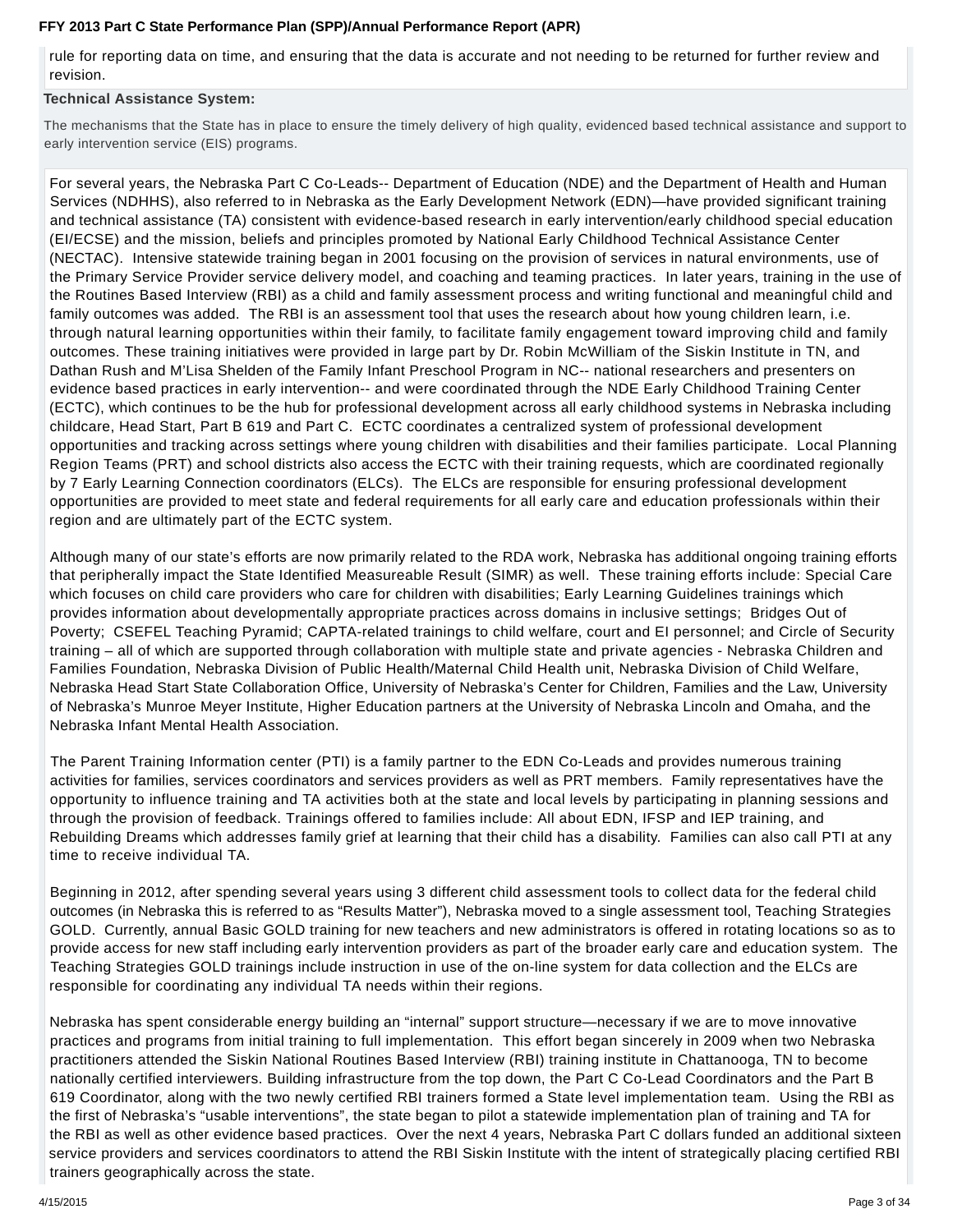Simultaneously, over these same 4 years, the ECTC coordinated professional development opportunities, funded by NDE/DHHS, to address evidence-based practices directly impacted by use of the RBI, e.g. Support Based Home Visits, Integrated Service Delivery, and Collaborative Consultation with Childcare. Professional development opportunities and TA have been facilitated through the use of the Nebraska Team Self-Assessment Tool—Implementing Evidence-Based Practices in Natural and Inclusive Environments for Children Birth to 3. This tool was adapted from the original work of Robin McWilliam. The Nebraska version was piloted with 10 teams from across the state who came together to reach consensus about priority practices needing ongoing TA. Based on this initial work, these ten teams became our state's first local implementation teams. The statewide coordinators provide TA to support the work of these teams through biannual conference calls and assistance.

Because use of the RBI impacts the overall EI process, the focus of the stakeholder groups and our professional development/TA expanded to include evidence based practices beyond child and family assessment. Using the implementation science research, the state leadership team developed an implementation plan aimed at bringing other EI teams from across the state (both Educational Service Unit and school district based teams) on board. In order to sustain the work already begun, the leadership team looked to the RBI trainers and coaches on these stakeholder teams to be not only be leaders within their programs, or PRT, but to assist the state level team in planning for new EI teams. The team self-assessments, facilitated by one or both of the two statewide consultants, became a pre-requisite for targeted TA to new teams and results in a direct communication link back to the state level team regarding implementation problems, issues or challenges. RBI trainer/coach conference calls scheduled along with the existing stakeholder calls has allowed for the development of an RBI statewide fidelity process as well as specific planning for ongoing training and TA.

The Early Development Network (EDN) website provides access for service providers, administrators, services coordinators, planning region teams and families to all things Part C related including regulations, guidelines, examples and samples from local PRTs, and training announcements. The site also connects to on-line training modules which have been developed over the past 3 years to address such foundational topics as the development of quality IFSPs, home visitation principles, Medicaid waiver, services coordination and pre-service training for new services coordinators. Additionally, because of the ongoing work with the RBI, a website focusing on evidence based practices for service providers, services coordinators and administrators was launched three years ago. This site is organized around the aforementioned EI team self-assessment tool to allow users just-in-time, informational, one-pagers highlighting a description of each practice, its basis in regulation and/or research, and on-line tools to use.

In order to more efficiently use federal Part C dollars, the state leadership team offered its first Nebraska-based RBI training during the summer of 2013. Utilizing the skills of the state's Siskin trained RBI cadre, Nebraska's "RBI Boot Camp" yielded a new group of RBI trained service providers and service coordinators, offering even broader statewide implementation. The Boot Camp, offered again in the summer of 2014, has helped current stakeholder teams to sustain the RBI practice to fidelity and train new team members, while also training service providers and services coordinators from new areas of the state. Although the initial focus of the Boot Camp was the development of routines-based interviewing skills and writing functional outcomes, an additional component was added in 2014: a training of the trainer (TOT) session. The TOT includes recommended training practices and processes, recommended fidelity checks, as well Power Point presentations, handouts, etc. Teams with RBI approved trainers have been invited to join the state stakeholder teams now re-purposed as RBEI or Routines Based Early Intervention.

In keeping with the expansion of implementing evidence based practices beyond the RBI, the Co-Leads hosted a webinar about the primary service provider approach and then brought Dathan Rush and M'Lisa Shelden to the state for an institute in February, 2014. The institute focused on natural learning opportunities, coaching and teaming practices. Teams were required to have participated in the team self-assessment, to be using the RBI, to have organized team meetings and be representative of all Part C services including an administrator/coordinator/supervisor. In addition to the 2 day institute, a half day training was provided for "internal master coaches"…one person appointed from each team. These master coaches received on-going supports by Rush and Shelden via coaching logs and individual feedback provided through monthly coaching calls, again funded by Part C dollars. Their role is to provide coaching to their teams as they implement the new practices.

New EDN services coordinators have the opportunity to participate in biannual pre-service training and all services coordinators, service providers and Part C supervisors participate in face to face training, typically as part of an annual EDN conference, which also includes EI service providers and administrators. In addition the Co-Leads provide TA by request through face to face meetings, conference calls and webinars.

The 2014 EDN conference provided a forum for training on the new Nebraska Part C regulations, and offered a technical assistance guide (available on-line). The training and the TA guide provided guidance regarding the implementation of the new regulations. In addition, the conference was used to launch the recommendation of the Co-Leads that the RBI be used as the family and child assessment tool to meet both federal and state regulations and to meet RDA (Results Driven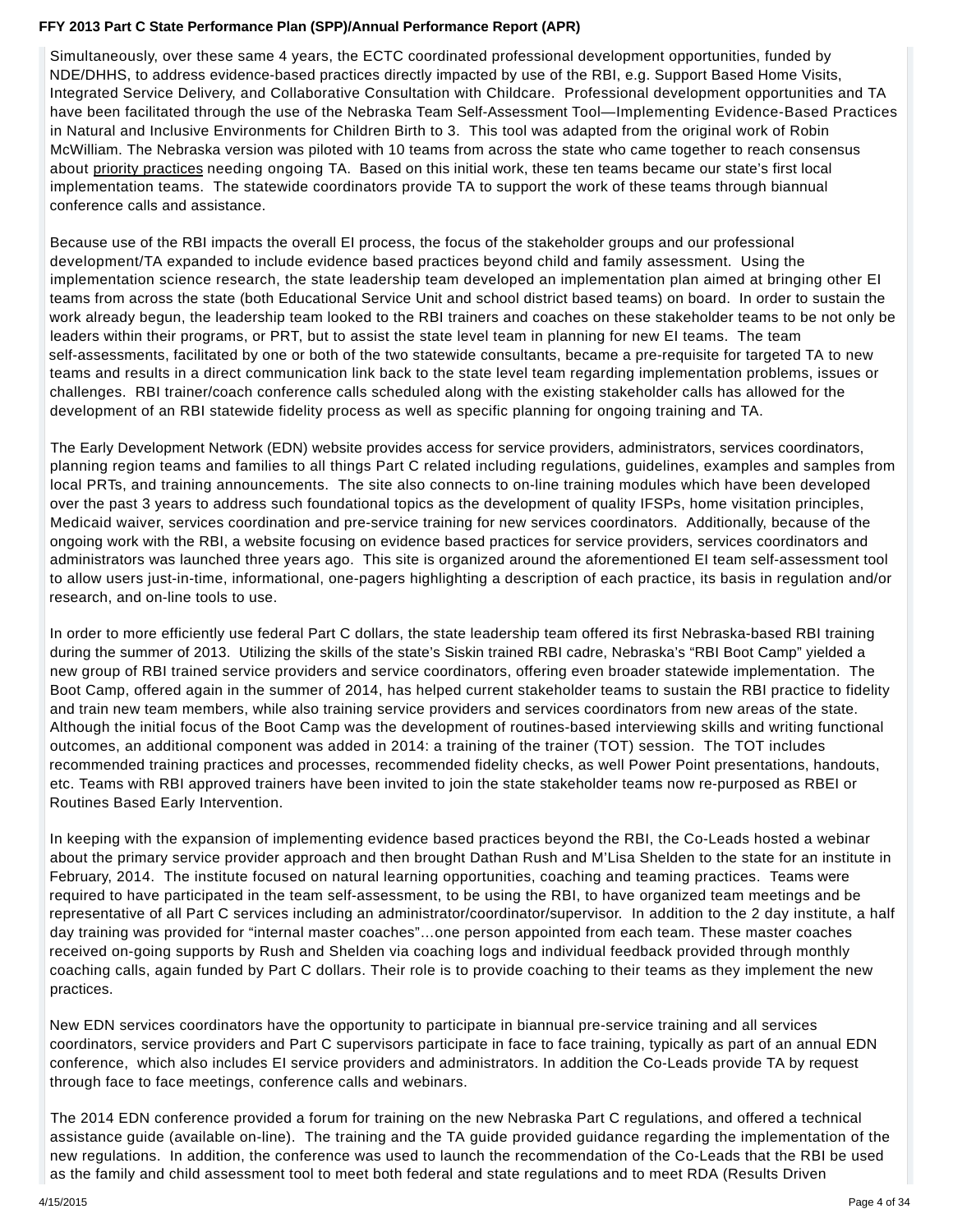Accountability). The RDA presentation included several components: (1) Nebraska's RDA strategies: the RBI, functional child and family outcomes, and routines based home visits, (2) the shift in focus from individual EI teams to the Planning Region Teams (PRTs) for both training and evaluation purposes as part of RDA, and (3) the re-organization of the statewide Part C monitoring system to be reviewed by PRT as well. The Co-Leads have been and will continue to provide targeted training/TA as a result of needs identified via this monitoring process.

Because Nebraska has chosen to implement RBEI within pilot PRTs initially, professional development and TA efforts are being planned on both a micro (pilots) and a macro level (statewide over the next 5 years). Webinars have been developed to provide an overview of the RDA work, introduce the RBI, and provide functional outcome guidance. In addition, there will be RBI and functional outcome training in the local pilot PRT sites. Regional TA RBEI trainer/coaches are also being developed and will be utilized over the next year to implement data-driven professional development and TA. Over the course of the next 5 years, evaluation procedures will be put in place for the implementation of the RBI, the functional child and family outcomes and quality home visits. Ongoing feedback to the pilot PRTs regarding evaluation results will be conducted. The results will be used to make adjustments to training and TA initially at the pilot PRT level, but ultimately to the statewide plan to bring the state to "full" implementation.

## **Professional Development System:**

The mechanisms the State has in place to ensure that service providers are effectively providing services that improve results for infants and toddlers with disabilities and their families.

### See explanation in Technical Assistance System.

#### **Stakeholder Involvement:**

The mechanism for soliciting broad stakeholder input on targets in the SPP, including revisions to targets.

**Stakeholder Involvement:** Nebraska regularly seeks input from stakeholders when establishing policy, regulation or implementation strategies. Specific to the development of the State Improvement Plan and Annual Performance Report, Nebraska has established a broad based stakeholder group. The group included representatives of parents, school district Directors of Special Education, special education staff, early childhood programs, Routines Based Early Intervention (RBEI), higher education, services coordination, Head Start, Health and Human Services, community agencies, early intervention services providers, court system, school psychologists, early childhood special education, and the medical field.

This group has met periodically throughout the past year and will continue meeting to establish/review targets and performance as indicated in the SPP/APR and the development and implementation of the State Systemic Improvement Plan (SSIP). Thus far the Stakeholders have reviewed historical data around each of the indicators and established targets for each of the indicators. Additionally, the Stakeholders assisted NDE in establishing the State Identified Measurable Result (SIMR). As the Stakeholders continue meeting they will provide guidance and input on the development of the second and third phases of the SSIP process.

In addition to the Stakeholder group established specifically for the purpose of gathering input on the SSIP and SPP/APR, Nebraska also obtains input from the Special Education Advisory Council (SEAC) and the Early Childhood Interagency Coordinating Council (ECICC). These Councils are established pursuant to 34 CFR 300.167 and 34 CFR 303.600 and as such provides for input from a diverse group of stakeholders. The Councils regularly discuss the SPP/APR and provides input on the targets and strategies contained therein. SEAC and ECICC will continue to be utilized for input on the development of the SSIP and the SIMR.

#### **Reporting to the Public:**

How and where the State reported to the public on the FFY 2012 performance of each EIS Program or Provider located in the State on the targets in the SPP/APR as soon as practicable, but no later than 120 days following the State's submission of its FFY 2012 APR, as required by 34 CFR §300.602(b)(1)(i)(A); and a description of where, on its Web site, a complete copy of the State's SPP, including any revision if the State has revised the SPP that it submitted with its FFY 2012 APR in 2014, is available.

Planning Region Team performance on each of the APR indicators is reported each spring on the Early Development Network website. The report can be found at, http://edn.ne.gov/spp/regional-data.html. The Early Development Network website is a site that provides information to the public, families, services providers and the Planning Region Teams on the Early Intervention program in Nebraska. A copy of the state's SPP is also located on the EDN site, http://edn.ne.gov/spp/annualperformance-report.html, as well as on the Nebraska Department of Education, Special Education office website at, http://www.education.ne.gov/sped/publicreporting.html.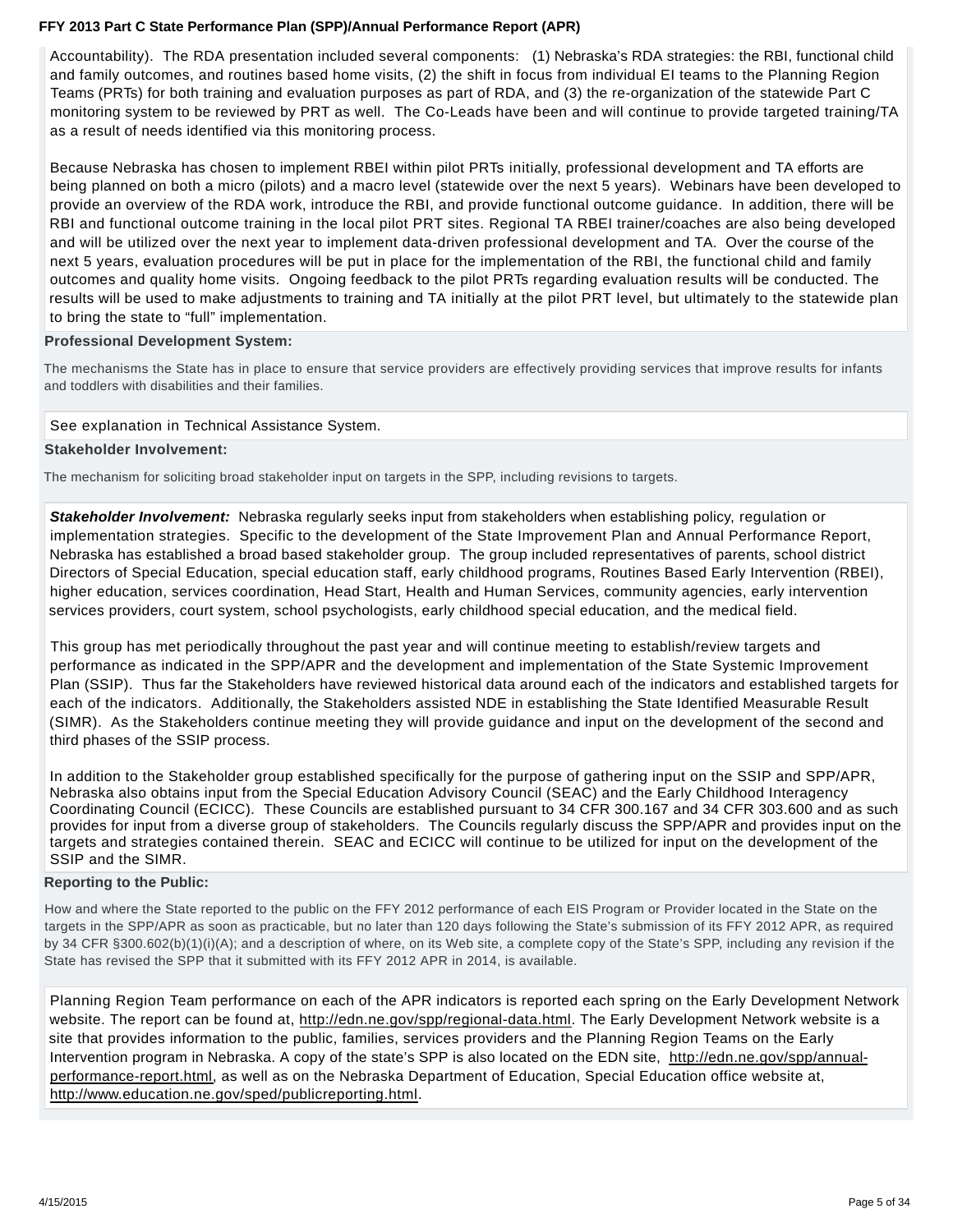## **Indicator 1: Timely provision of services**

Monitoring Priority: Early Intervention Services In Natural Environments

**Compliance indicator: Percent of infants and toddlers with IFSPs who receive the early intervention services on their IFSPs in a timely manner.**

## **(20 U.S.C. 1416(a)(3)(A) and 1442)**

# **Historical Data**

## Baseline Data: 2005

| <b>FFY</b> | 2005   | 2006 | 2007 | 2008                          | 2009              | 2010 | 2011 | 2012 |
|------------|--------|------|------|-------------------------------|-------------------|------|------|------|
| Target     |        | 100% | 100% | 100%                          | 100%              | 100% | 100% | 100% |
| Data       | 99.43% | 100% | 100% | 100%                          | 100%              | 100% | 100% | 100% |
|            |        | Key: |      | Gray - Data Prior to Baseline | Yellow - Baseline |      |      |      |

**FFY 2013 - FFY 2018 Targets**

| FFY    | 2013 | 2014 | 2015 | 2016 | 2017 | 2018 |
|--------|------|------|------|------|------|------|
| Target | 100% | 100% | 100% | 100% | 100% | 100% |

## **FFY 2013 SPP/APR Data**

## **Prepopulated Data**

| <b>Source</b>                                                    | <b>Date</b> | <b>Description</b>                              | <b>Data</b> | <b>Overwrite Data</b> |
|------------------------------------------------------------------|-------------|-------------------------------------------------|-------------|-----------------------|
| SY 2013-14 Child<br>Count/Educational Environment<br>Data Groups | 9/24/2014   | Total number of infants and toddlers with IFSPs | 1.434       |                       |

## **FFY 2013 SPP/APR Data**

| Number of infants and toddlers with IFSPs<br>who receive the early intervention services<br>on their IFSPs in a timely manner | Total number of infants and toddlers with<br><b>IFSPs</b> | FFY 2012<br>Data* | <b>FFY 2013</b><br>Target* | <b>FFY 2013</b><br><b>Data</b> |
|-------------------------------------------------------------------------------------------------------------------------------|-----------------------------------------------------------|-------------------|----------------------------|--------------------------------|
| 1.434                                                                                                                         | 1434                                                      | 100%              | 100%                       | 100%                           |

| Number of documented delays attributable to exceptional family circumstances (this number will be added to the Number of infants and |  |
|--------------------------------------------------------------------------------------------------------------------------------------|--|
| toddlers with IFSPs who receive their early intervention services on their IFSPs in a timely manner)                                 |  |

**What is the source of the data provided for this indicator? State monitoring State database**

**Describe the method used to select EIS programs for monitoring.**

The Nebraska Department of Education (NDE) and Nebraska Department of Health and Human Services (NDHHS), acting as co-lead agencies (the Co-Leads), are responsible for ensuring Part C of the Individuals with Disabilities Education Act (IDEA) is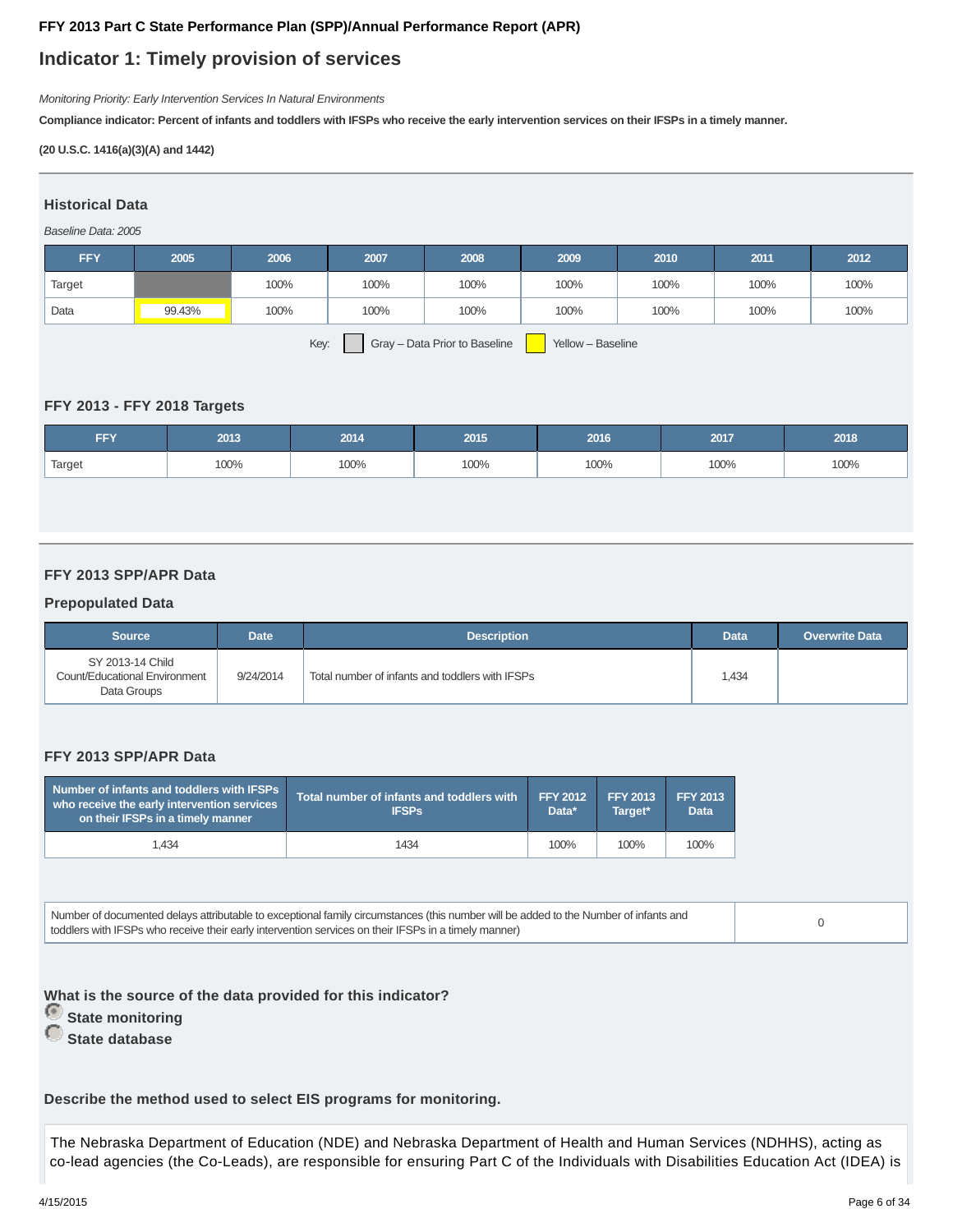fully implemented for all infants and toddlers with disabilities and their families through the Early Development Network (EDN). The Part C Co-Leads monitor the state's 28 Planning Region Teams (PRTs) on a three year cycle. IFSP files and other records maintained by Services Coordinators are reviewed for compliance with IDEA and Medicaid.

The Individualized Family Service Plan (IFSP) checklist file review for Improving Learning for Children with Disabilities (ILCD) gathers data regarding the receipt of early intervention services on IFSPs in a timely manner.

In FFY 2013, Five (5) of the Planning Regions participated in an IFSP file review for a total of 52 files. All 52 files (100%) were in compliance with the IFSP completed in a timely manner.

### **Actions required in FFY 2012 response table**

None

**Responses to actions required in FFY 2012 response table, not including correction of findings**

## **Correction of Findings of Noncompliance Identified in FFY 2012**

| <b>Findings of Noncompliance Identified</b> | <b>Findings of Noncompliance Verified</b><br>as Corrected Within One Year | <b>Findings of Noncompliance</b><br>Subsequently Corrected | <b>Findings Not Yet Verified as Corrected</b> |
|---------------------------------------------|---------------------------------------------------------------------------|------------------------------------------------------------|-----------------------------------------------|
|                                             |                                                                           |                                                            |                                               |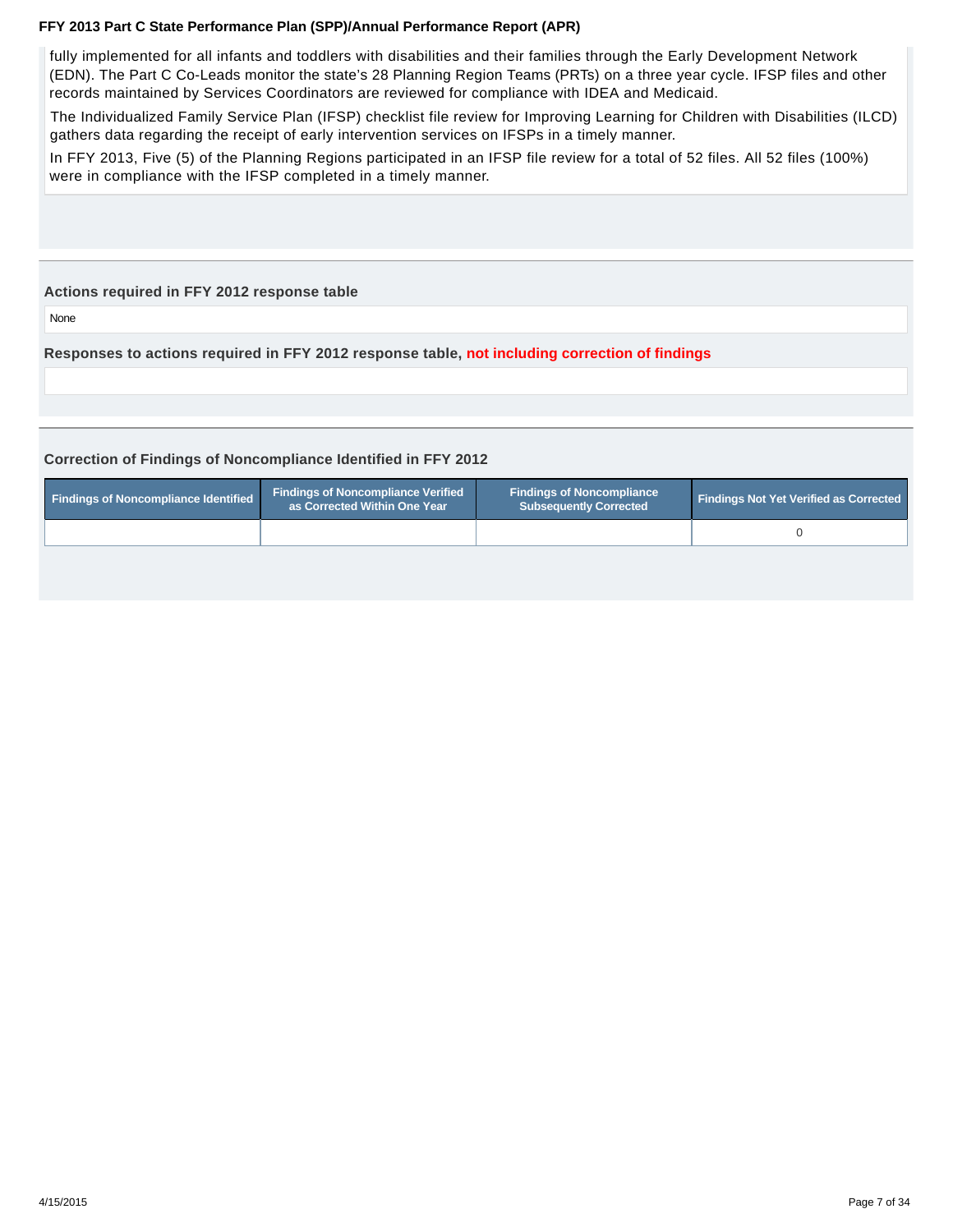## **Indicator 2: Services in Natural Environments**

Monitoring Priority: Early Intervention Services In Natural Environments

**Results indicator: Percent of infants and toddlers with IFSPs who primarily receive early intervention services in the home or community-based settings.**

## **(20 U.S.C. 1416(a)(3)(A) and 1442)**

# **Historical Data**

## Baseline Data: 2005

| <b>FFY</b>    | 2005   | 2006   | 2007   | 2008                          | 2009              | 2010   | 2011   | 2012   |
|---------------|--------|--------|--------|-------------------------------|-------------------|--------|--------|--------|
| Target $\geq$ |        | 86.00% | 86.50% | 87.00%                        | 87.50%            | 88.00% | 90.00% | 90.50% |
| Data          | 91.03% | 99.04% | 96.03% | 92.70%                        | 95.90%            | 96.75% | 97.86% | 97.60% |
|               |        | Key:   |        | Gray - Data Prior to Baseline | Yellow - Baseline |        |        |        |

## **FFY 2013 - FFY 2018 Targets**

| FFY           | 2013   | 2014   | 2015   | 2016   | 2017   | 2018   |
|---------------|--------|--------|--------|--------|--------|--------|
| Target $\geq$ | 96.75% | 96.75% | 97.00% | 97.50% | 98.00% | 98.20% |

## **Targets: Description of Stakeholder Input**

Please reference Introduction - Description of Stakeholder Involvement.

## **Prepopulated Data**

| <b>Source</b>                                                    | <b>Description</b><br><b>Date</b> |                                                                                                                                        | <b>Data</b> | <b>Overwrite Data</b> |
|------------------------------------------------------------------|-----------------------------------|----------------------------------------------------------------------------------------------------------------------------------------|-------------|-----------------------|
| SY 2013-14 Child<br>Count/Educational Environment<br>Data Groups | 9/24/2014                         | Number of infants and toddlers with IFSPs who primarily receive early<br>intervention services in the home or community-based settings | 1.411       |                       |
| SY 2013-14 Child<br>Count/Educational Environment<br>Data Groups | 9/24/2014                         | Total number of infants and toddlers with IFSPs                                                                                        | 1,434       |                       |

## **FFY 2013 SPP/APR Data**

| Number of infants and toddlers with<br><b>IFSPs who primarily receive early</b><br>intervention services in the home or<br>community-based settings | <b>Total number of infants and</b><br>toddlers with IFSPs | <b>FFY 2012</b><br>Data* | <b>FFY 2013</b><br>Target* | <b>FFY 2013</b><br><b>Data</b> |
|-----------------------------------------------------------------------------------------------------------------------------------------------------|-----------------------------------------------------------|--------------------------|----------------------------|--------------------------------|
| 1.411                                                                                                                                               | 1.434                                                     | 97.60%                   | 96.75%                     | 98.39609%                      |

## **Actions required in FFY 2012 response table**

None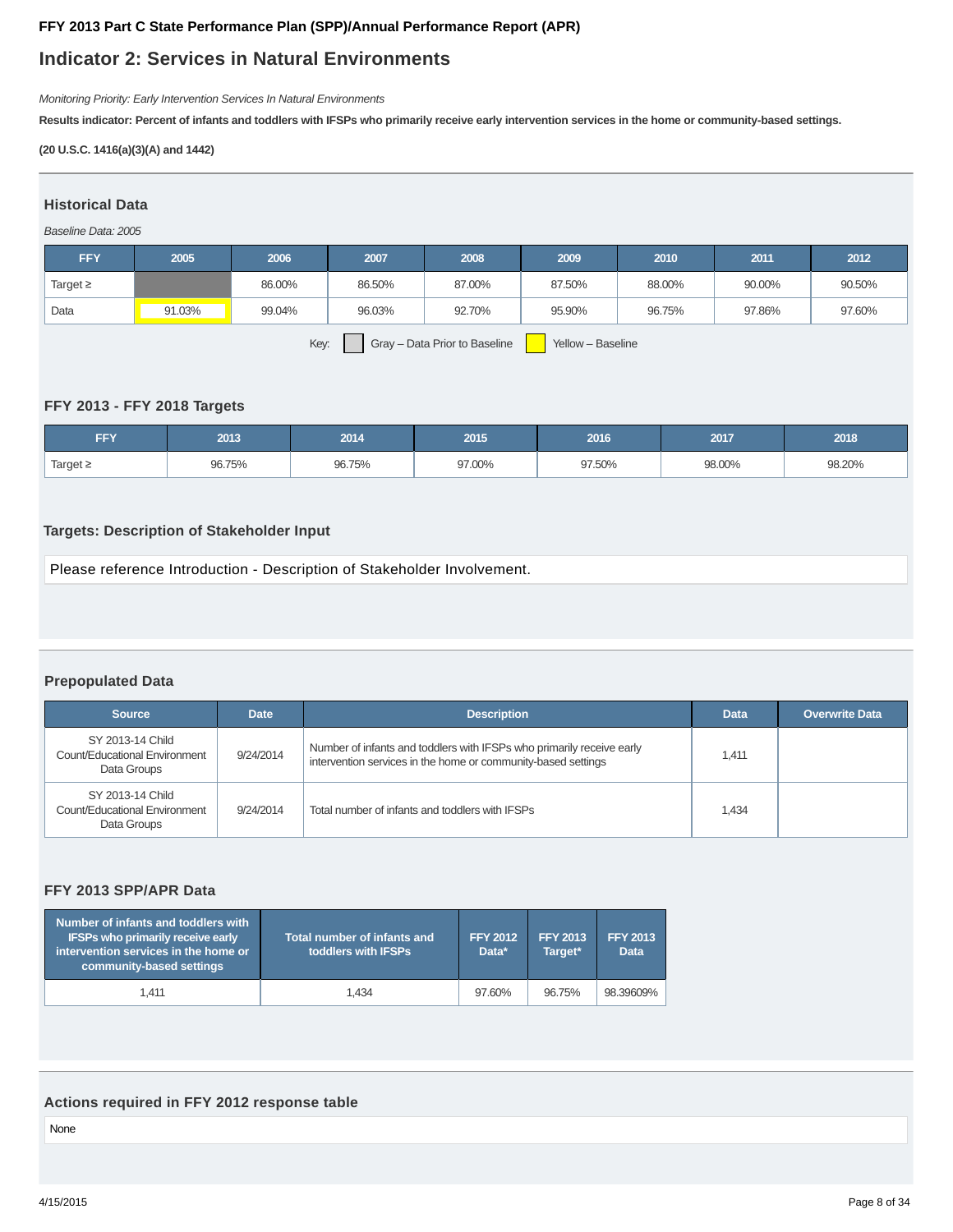**Responses to actions required in FFY 2012 response table**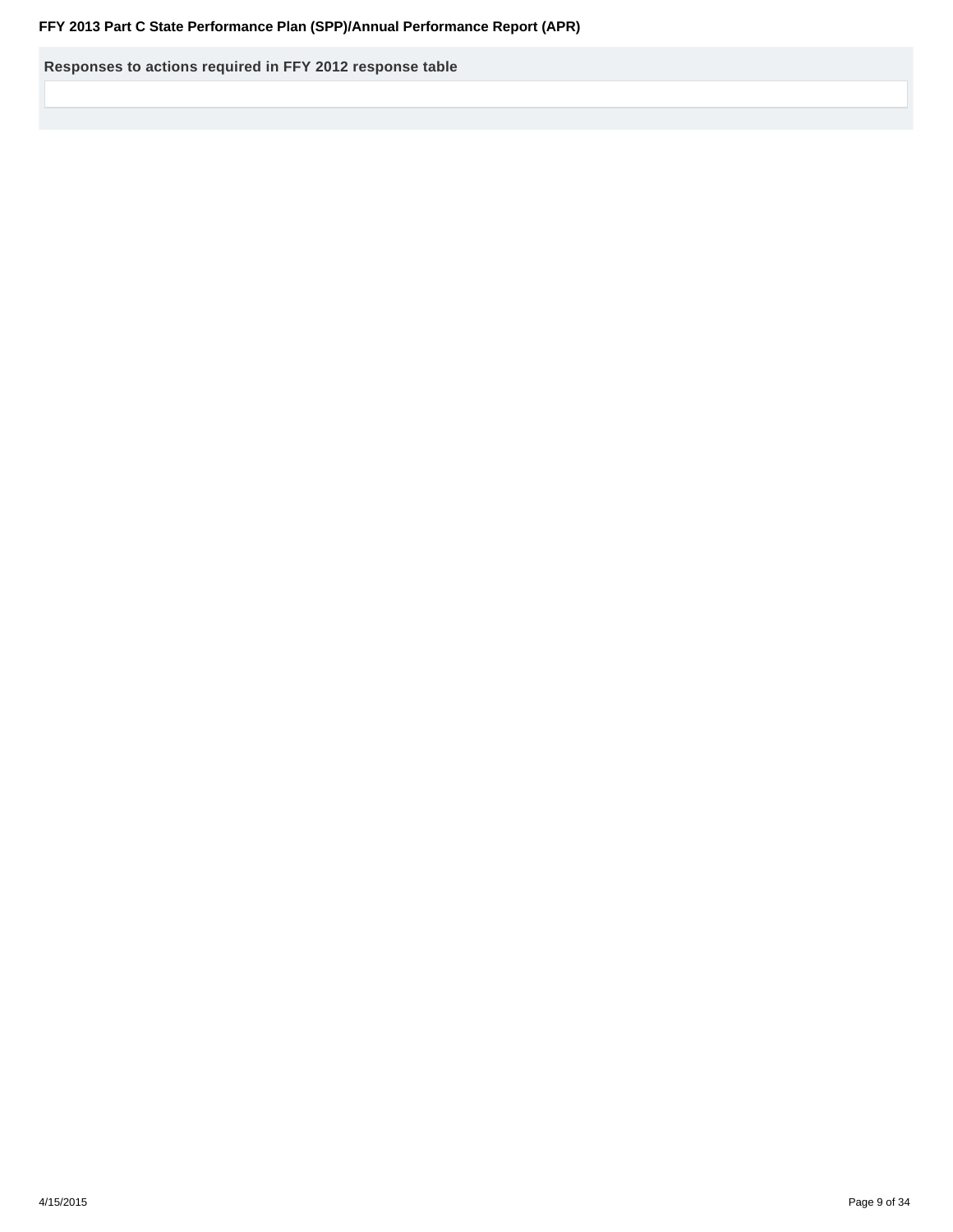## **Indicator 3: Early Childhood Outcomes**

Monitoring Priority: Early Intervention Services In Natural Environments

**Results indicator: Percent of infants and toddlers with IFSPs who demonstrate improved:**

- **A. Positive social-emotional skills (including social relationships);**
- **B. Acquisition and use of knowledge and skills (including early language/ communication); and**
- **C. Use of appropriate behaviors to meet their needs.**

#### **(20 U.S.C. 1416(a)(3)(A) and 1442)**

## **Historical Data**

|                | <b>Baseline Year</b> | <b>FFY</b>    | 2005 | 2006 | 2007 | 2008            | 2009   | 2010   | 2011   | 2012   |
|----------------|----------------------|---------------|------|------|------|-----------------|--------|--------|--------|--------|
| A1             |                      | Target $\geq$ |      |      |      |                 | 24.00% | 70.90% | 71.40% | 71.90% |
|                | 2013                 | Data          |      |      |      | 23.50%          | 70.40% | 74.00% | 78.00% | 66.00% |
| A <sub>2</sub> | 2013                 | Target $\geq$ |      |      |      |                 | 49.00% | 74.10% | 74.60% | 75.10% |
|                |                      | Data          |      |      |      | 48.50%          | 73.60% | 75.40% | 79.60% | 37.10% |
| <b>B1</b>      | 2013                 | Target $\geq$ |      |      |      |                 | 21.60% | 61.20% | 61.70% | 62.20% |
|                |                      | Data          |      |      |      | 21.10%          | 60.70% | 63.00% | 66.80% | 58.50% |
| <b>B2</b>      | 2013                 | Target $\geq$ |      |      |      |                 | 46.90% | 64.80% | 71.30% | 71.80% |
|                |                      | Data          |      |      |      | 46.40%          | 64.30% | 68.60% | 73.00% | 33.70% |
| C <sub>1</sub> | 2013                 | Target $\geq$ |      |      |      |                 | 42.10% | 74.30% | 74.80% | 75.30% |
|                |                      | Data          |      |      |      | 41.60%          | 73.80% | 74.20% | 78.90% | 60.00% |
|                |                      | Target $\geq$ |      |      |      |                 | 55.20% | 69.40% | 69.90% | 70.40% |
|                |                      | Data          |      |      |      | 54.70%          | 68.90% | 72.90% | 75.90% | 26.10% |
| C <sub>2</sub> | 2013                 |               |      |      |      | <u>a sa san</u> |        |        |        |        |

Key:  $Gray - Data Prior to Baseline$  Yellow – Baseline

## **FFY 2013 - FFY 2018 Targets**

| <b>FFY</b>       | 2013   | 2014   | 2015   | 2016   | 2017   | 2018   |
|------------------|--------|--------|--------|--------|--------|--------|
| Target A1 $\geq$ | 39.40% | 39.50% | 40.00% | 40.50% | 41.00% | 41.50% |
| Target $A2 \geq$ | 43.60% | 43.70% | 44.50% | 45.50% | 46.00% | 47.00% |
| Target B1 $\geq$ | 40.10% | 40.20% | 40.50% | 41.00% | 41.50% | 42.50% |
| Target B2 $\geq$ | 33.40% | 33.50% | 34.00% | 34.50% | 35.00% | 36.00% |
| Target C1 $\geq$ | 55.70% | 55.80% | 56.50% | 57.00% | 58.50% | 60.00% |
| Target $C2 \geq$ | 71.10% | 71.20% | 72.00% | 73.00% | 74.00% | 75.00% |

#### **Targets: Description of Stakeholder Input**

Please reference Introduction - Description of Stakeholder Involvement.

## **FFY 2013 SPP/APR Data**

**Number of infants and toddlers with IFSPs assessed** 689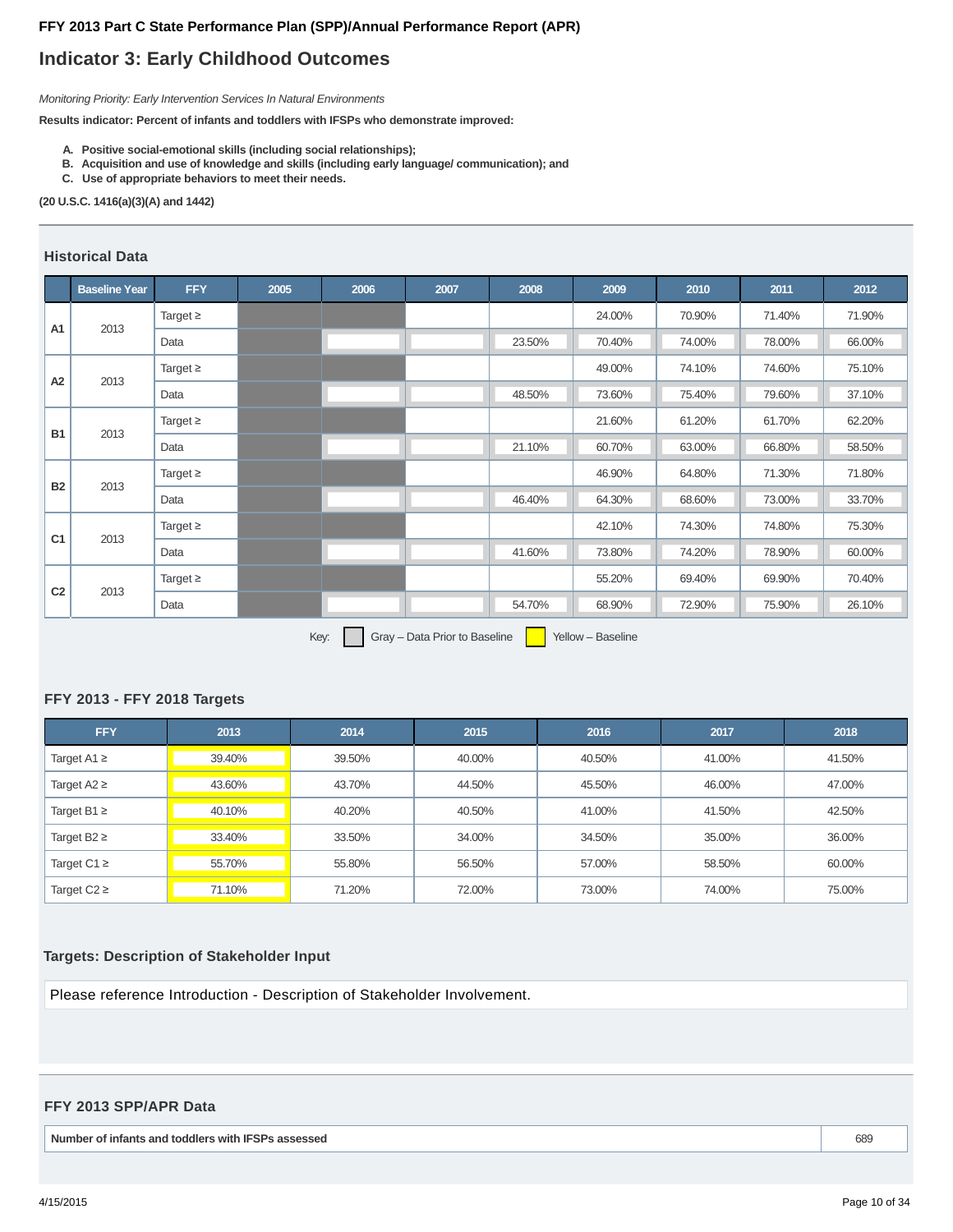**Does the State's Part C eligibility criteria include infants and toddlers who are at risk of having substantial developmental delays (or "at-risk infants and toddlers") under IDEA section 632(5)(B)(i)?** No

## **Outcome A: Positive social-emotional skills (including social relationships)**

|                                                                                                                                 | Number of<br><b>Children</b> |
|---------------------------------------------------------------------------------------------------------------------------------|------------------------------|
| a. Infants and toddlers who did not improve functioning                                                                         |                              |
| b. Infants and toddlers who improved functioning but not sufficient to move nearer to functioning comparable to same-aged peers | 312                          |
| c. Infants and toddlers who improved functioning to a level nearer to same-aged peers but did not reach it                      | 75                           |
| d. Infants and toddlers who improved functioning to reach a level comparable to same-aged peers                                 | 129                          |
| e. Infants and toddlers who maintained functioning at a level comparable to same-aged peers                                     | 172                          |

|                                                                                                                                                                                                                                                     | <b>Numerator</b> | <b>Denominator</b> | <b>FFY 2012</b><br>Data* | <b>FFY 2013</b><br>Target* | <b>FFY 2013</b><br><b>Data</b> |
|-----------------------------------------------------------------------------------------------------------------------------------------------------------------------------------------------------------------------------------------------------|------------------|--------------------|--------------------------|----------------------------|--------------------------------|
| A1. Of those children who entered or exited the<br>program below age expectations in Outcome A, the<br>percent who substantially increased their rate of growth<br>by the time they turned 3 years of age or exited the<br>program (c+d)/(a+b+c+d). | 204              | 517                | 66.00%                   | 39.40%                     | 39.45841%                      |
| A2. The percent of infants and toddlers who were<br>functioning within age expectations in Outcome A by<br>the time they turned 3 years of age or exited the<br>program $(d+e)/(a+b+c+d+e)$ .                                                       | 301              | 689                | 37.10%                   | 43.60%                     | 43.68650%                      |

## **Outcome B. Acquisition and use of knowledge and skills (including early language/ communication)**

|                                                                                                                                 | Number of<br><b>Children</b> |
|---------------------------------------------------------------------------------------------------------------------------------|------------------------------|
| a. Infants and toddlers who did not improve functioning                                                                         |                              |
| b. Infants and toddlers who improved functioning but not sufficient to move nearer to functioning comparable to same-aged peers | 364                          |
| c. Infants and toddlers who improved functioning to a level nearer to same-aged peers but did not reach it                      | 91                           |
| d. Infants and toddlers who improved functioning to reach a level comparable to same-aged peers                                 | 156                          |
| e. Infants and toddlers who maintained functioning at a level comparable to same-aged peers                                     |                              |

|                                                                                                                                                                                                                                                     | <b>Numerator</b> | <b>Denominator</b> | <b>FFY 2012</b><br>Data* | <b>FFY 2013</b><br>Target* | <b>FFY 2013</b><br><b>Data</b> |
|-----------------------------------------------------------------------------------------------------------------------------------------------------------------------------------------------------------------------------------------------------|------------------|--------------------|--------------------------|----------------------------|--------------------------------|
| B1. Of those children who entered or exited the<br>program below age expectations in Outcome B, the<br>percent who substantially increased their rate of growth<br>by the time they turned 3 years of age or exited the<br>program (c+d)/(a+b+c+d). | 247              | 614                | 58.50%                   | 40.10%                     | 40.22801%                      |
| B2. The percent of infants and toddlers who were<br>functioning within age expectations in Outcome B by<br>the time they turned 3 years of age or exited the<br>program (d+e)/(a+b+c+d+e).                                                          | 231              | 689                | 33.70%                   | 33.40%                     | 33.52685%                      |

## **Outcome C: Use of appropriate behaviors to meet their needs**

|                                                                                                                                 | Number of<br><b>Children</b> |
|---------------------------------------------------------------------------------------------------------------------------------|------------------------------|
| a. Infants and toddlers who did not improve functioning                                                                         |                              |
| b. Infants and toddlers who improved functioning but not sufficient to move nearer to functioning comparable to same-aged peers | 104                          |
| c. Infants and toddlers who improved functioning to a level nearer to same-aged peers but did not reach it                      | 42                           |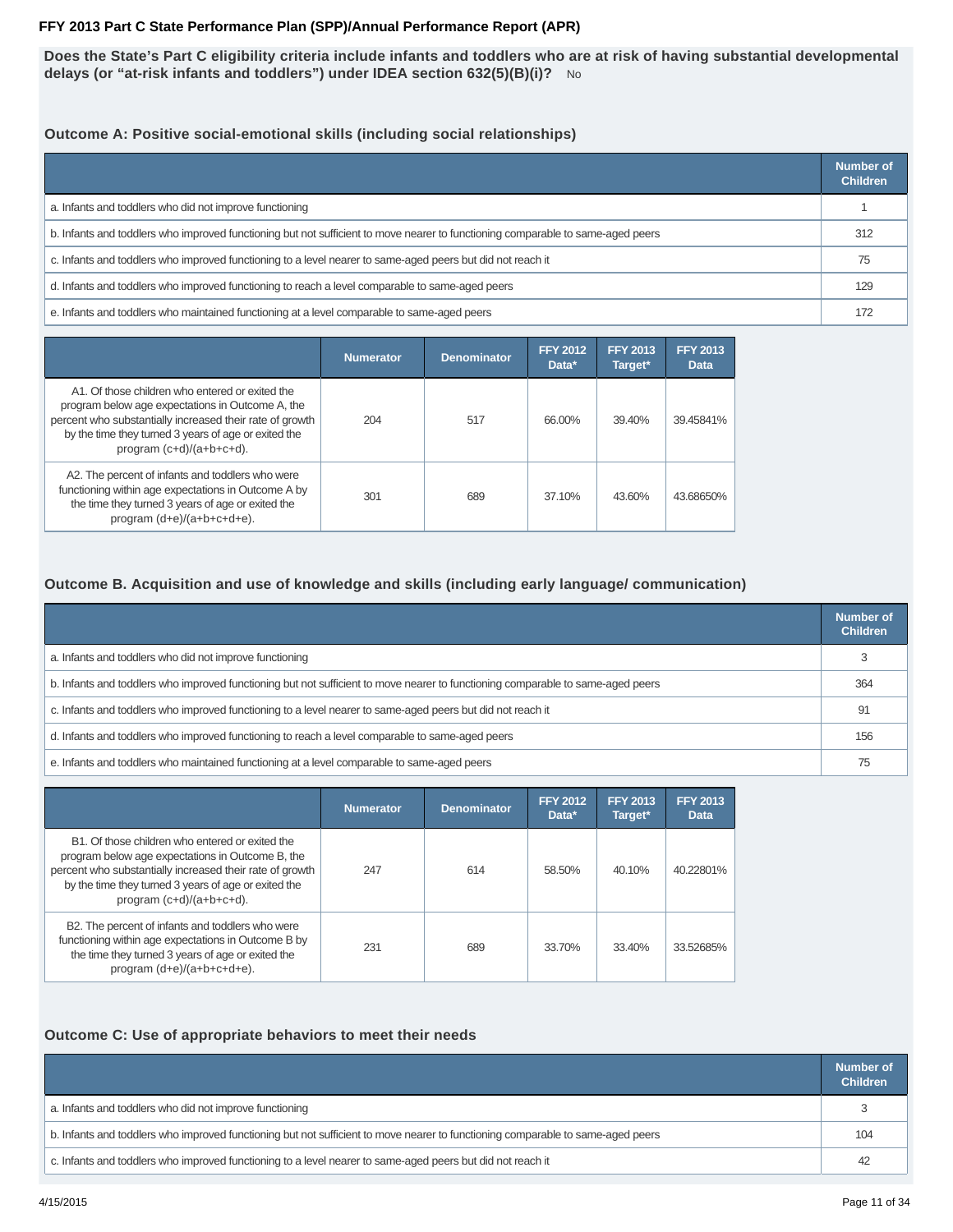|                                                                                                 | Number of<br><b>Children</b> |
|-------------------------------------------------------------------------------------------------|------------------------------|
| d. Infants and toddlers who improved functioning to reach a level comparable to same-aged peers |                              |
| e. Infants and toddlers who maintained functioning at a level comparable to same-aged peers     |                              |

|                                                                                                                                                                                                                                                        | <b>Numerator</b> | <b>Denominator</b> | <b>FFY 2012</b><br>Data* | <b>FFY 2013</b><br>Target* | <b>FFY 2013</b><br><b>Data</b> |
|--------------------------------------------------------------------------------------------------------------------------------------------------------------------------------------------------------------------------------------------------------|------------------|--------------------|--------------------------|----------------------------|--------------------------------|
| C1. Of those children who entered or exited the<br>program below age expectations in Outcome C, the<br>percent who substantially increased their rate of growth<br>by the time they turned 3 years of age or exited the<br>program $(c+d)/(a+b+c+d)$ . | 135              | 242                | 60.00%                   | 55.70%                     | 55.78512%                      |
| C2. The percent of infants and toddlers who were<br>functioning within age expectations in Outcome C by<br>the time they turned 3 years of age or exited the<br>program (d+e)/(a+b+c+d+e).                                                             | 368              | 517                | 26.10%                   | 71.10%                     | 71.17988%                      |

## **Was sampling used?** No

**Did you use the Early Childhood Outcomes Center (ECO) Child Outcomes Summary Form (COSF)?** No **Provide the criteria for defining "comparable to same-aged peers" and list the instruments and procedures used to gather data for this indicator.**

Teaching Strategies (TS) GOLD is a scientifically-based authentic, observational assessment system designed for children from birth through kindergarten. In Nebraska, it is used for children from birth to kindergarten to evaluate their development and learning across the three functional outcomes. At a child's entry and exit, teachers/providers gather and document observations in the GOLD online system, which form the basis of their scoring across four areas of development (socialemotional, physical, language and cognitive) and two areas of content learning (literacy and mathematics). Objectives and dimensions that comprise each of the functional outcomes are based on a crosswalk recommended by the national Early Childhood Outcomes (ECO) Center. Criteria for defining "comparable to same-aged peers" was determined through Item Response Theory (IRT) analyses by Teaching Strategies, based on a national sample. The algorithms result in a 7-point rating system that parallels the ECO Child Outcome Summary (COS) ratings. These ratings by age are programmed into the GOLD online system which generates a rating based on TS GOLD scores. Research studies examining the reliability and validity of TS GOLD may be found at http://teachingstrategies.com/assessment/research/.

## **Provide additional information about this indicator (optional)**

Outcome 3 has fewer scores as a subset. The new cut scores could not be applied to 172 children as TS GOLD added items to this functional domain after the entry assessment period for these children.

## **Actions required in FFY 2012 response table**

The State must report progress data and actual target data for FFY 2013 in the FFY 2013 APR.

## **Responses to actions required in FFY 2012 response table**

Targets for FFY 2013 were carried forward from FFY 2012 as noted earlier in this indicator.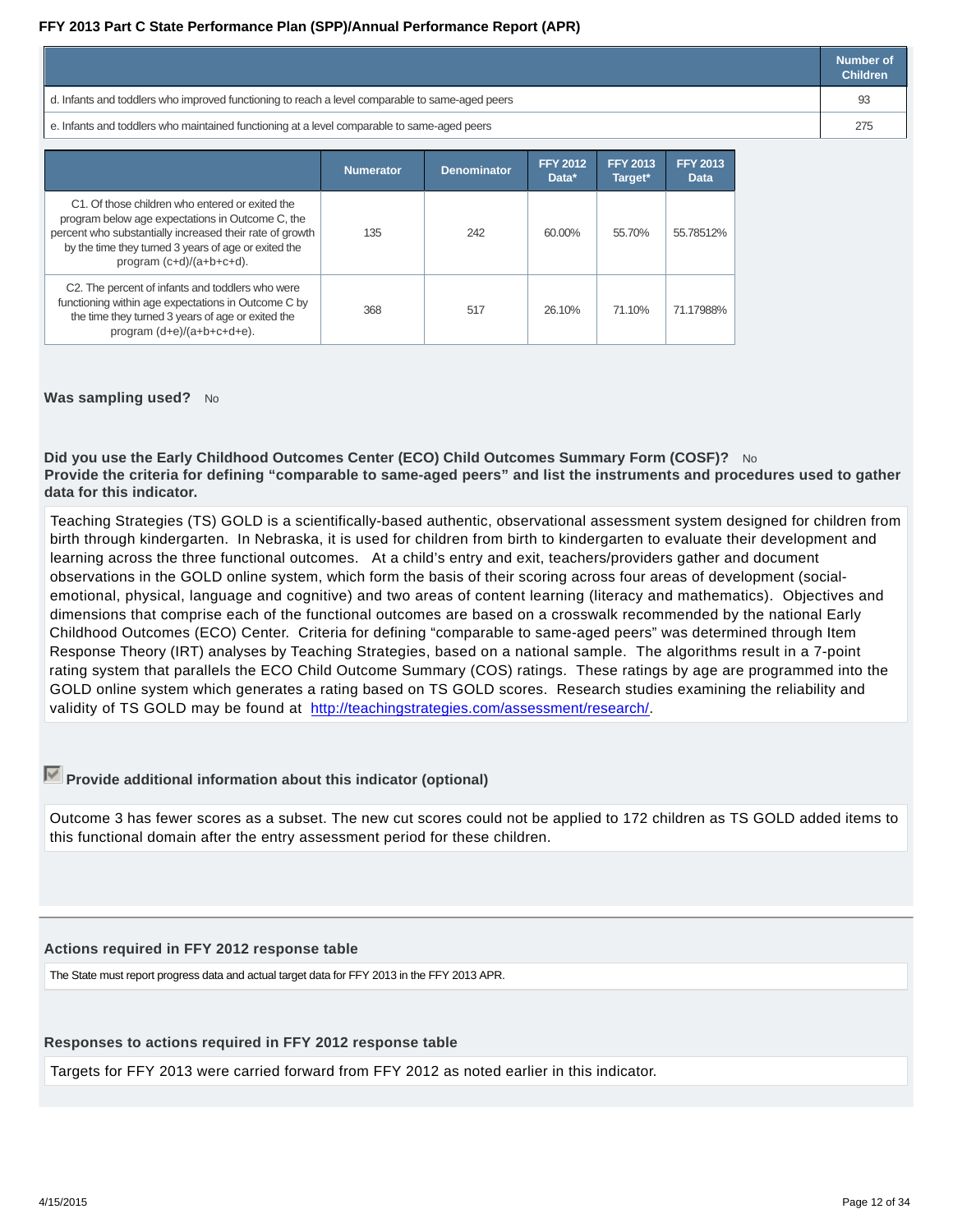## **Indicator 4: Family Involvement**

Monitoring Priority: Early Intervention Services In Natural Environments

**Results indicator: Percent of families participating in Part C who report that early intervention services have helped the family:**

- **A. Know their rights;**
- **B. Effectively communicate their children's needs; and**
- **C. Help their children develop and learn.**

#### **(20 U.S.C. 1416(a)(3)(A) and 1442)**

## **Historical Data**

|   | <b>Baseline Year</b> | <b>FFY</b>    | 2005 | 2006                     | 2007   | 2008                                                                                                           | 2009   | 2010   | 2011   | 2012   |
|---|----------------------|---------------|------|--------------------------|--------|----------------------------------------------------------------------------------------------------------------|--------|--------|--------|--------|
|   |                      | Target $\geq$ |      |                          |        | 74.00%                                                                                                         | 74.00% | 74.00% | 74.00% | 74.00% |
| A | 2006                 | Data          |      | 73.80%                   | 74.80% | 77.20%                                                                                                         | 77.90% | 78.40% | 82.10% | 83.84% |
| в |                      | Target $\geq$ |      |                          |        | 71.00%                                                                                                         | 71.00% | 71.00% | 71.00% | 71.00% |
|   | 2006                 | Data          |      | 70.50%                   | 69.90% | 73.40%                                                                                                         | 75.00% | 74.40% | 79.90% | 80.50% |
|   |                      | Target $\geq$ |      |                          |        | 84.00%                                                                                                         | 84.00% | 84.00% | 84.00% | 84.00% |
| C | 2006                 | Data          |      | 84.00%                   | 88.30% | 88.10%                                                                                                         | 89.30% | 88.90% | 91.30% | 93.32% |
|   |                      |               |      | $\overline{\phantom{0}}$ |        | and the state of the state of the state of the state of the state of the state of the state of the state of th |        |        |        |        |

Key: Gray – Data Prior to Baseline Yellow – Baseline

## **FFY 2013 - FFY 2018 Targets**

| <b>FFY</b>      | 2013   | 2014   | 2015   | 2016   | 2017   | 2018   |
|-----------------|--------|--------|--------|--------|--------|--------|
| Target $A \geq$ | 83.00% | 83.00% | 84.00% | 85.00% | 86.00% | 87.00% |
| Target $B \geq$ | 80.50% | 81.00% | 81.50% | 82.00% | 82.30% | 82.60% |
| Target $C \geq$ | 91.30% | 91.30% | 91.40% | 91.50% | 91.60% | 91.70% |

## **Targets: Description of Stakeholder Input**

Please reference Introduction - Description of Stakeholder Involvement.

## **FFY 2013 SPP/APR Data**

| Number of respondent families participating in Part C                                                                                                                          | 1,065 |
|--------------------------------------------------------------------------------------------------------------------------------------------------------------------------------|-------|
| A1. Number of respondent families participating in Part C who report that early intervention services have helped the family know their rights                                 | 908   |
| A2. Number of responses to the question of whether early intervention services have helped the family know their rights                                                        | 1,065 |
| B1. Number of respondent families participating in Part C who report that early intervention services have helped the family effectively communicate<br>their children's needs | 862   |
| B2. Number of responses to the question of whether early intervention services have helped the family effectively communicate their children's needs                           | 1,065 |
| C1. Number of respondent families participating in Part C who report that early intervention services have helped the family help their children develop<br>and learn          | 973   |
| C2. Number of responses to the question of whether early intervention services have helped the family help their children develop and learn                                    | 1,065 |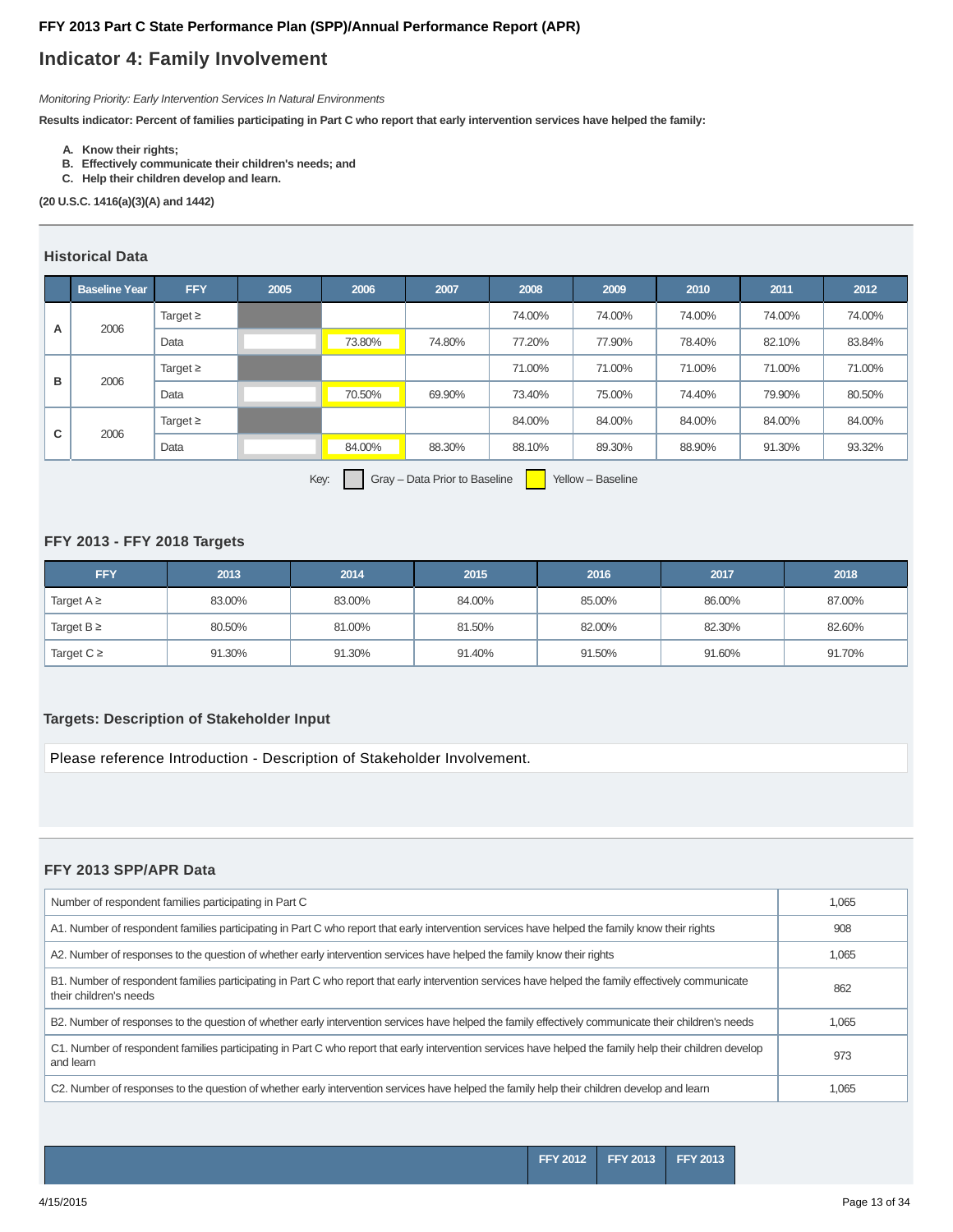|                                                                                                                                                                     | Data*  | Target* | Data      |
|---------------------------------------------------------------------------------------------------------------------------------------------------------------------|--------|---------|-----------|
| A. Percent of families participating in Part C who report that early intervention services have<br>helped the family know their rights                              | 83.84% | 83.00%  | 85.25822% |
| B. Percent of families participating in Part C who report that early intervention services have<br>helped the family effectively communicate their children's needs | 80.50% | 80.50%  | 80.93897% |
| C. Percent of families participating in Part C who report that early intervention services have<br>helped the family help their children develop and learn          | 93.32% | 91.30%  | 91.36150% |

## **Describe how the State has ensured that any response data are valid and reliable, including how the data represent the demographics of the State.**

The survey items were validated by the National Center for Special Educaton Accountability Monitoring (NCSEAM) as part of the Impact on Family Scale (IFS). Based on highly successful return rates in past years, Nebraska continued to use a personalized introductory letter to families before delivering the survey, a follow-up postcard to families, and personal contacts by local representatives to remind families to return the survey. This year the statewide return rate is 67.7%; approximately 2.2% higher than last year. Comparing return rates by Planning Region Teams across the state, the lowest regional return rate was 42.3% and the highest regional return rate was 95.3%.

Nebraska also attempted to ensure representativeness by hand-delivering the survey to every family enrolled in Part C. Families identified as Spanish-speaking received all survey materials translated into Spanish and provided a toll-free phone number that was answered by a Spanish translator who could answer questions or read the survey to the family. A separate toll-free phone number was provided through PTI-Nebraska for families who speak other languages or those needing special assistance in reading and/or understanding the survey questions. The Nebraska survey also asks families to identify their race/ethnicity, child's age, and length of time in program.

Surveys were keyed by Westat staff and analysis of the data for the 28 Planning Region Teams was conduced by Dr. Haidee Bernstein at Westat. Rasch Analysis was conducted by Dr. Batya Elbaum that revealed a mean IFS measure at 689.5 with a scale reliability at .92. Applying the standard adopted by Nebraska Part C, corresponding measures of 538.9, 555.9 and 516.1 for sub-indicators 4a, 4b, and 4c respectively, the percent of agreement by surveyed families was calculated.

**Was sampling used?** No

**Was a collection tool used?** Yes **Is it a new or revised collection tool?** Yes **Yes, the data accurately represent the demographics of the State**

**No, the data does not accurately represent the demographics of the State**

**Submitted collection tool:** Part C Family Survey - English

## **Actions required in FFY 2012 response table**

None

**Responses to actions required in FFY 2012 response table, not including correction of findings**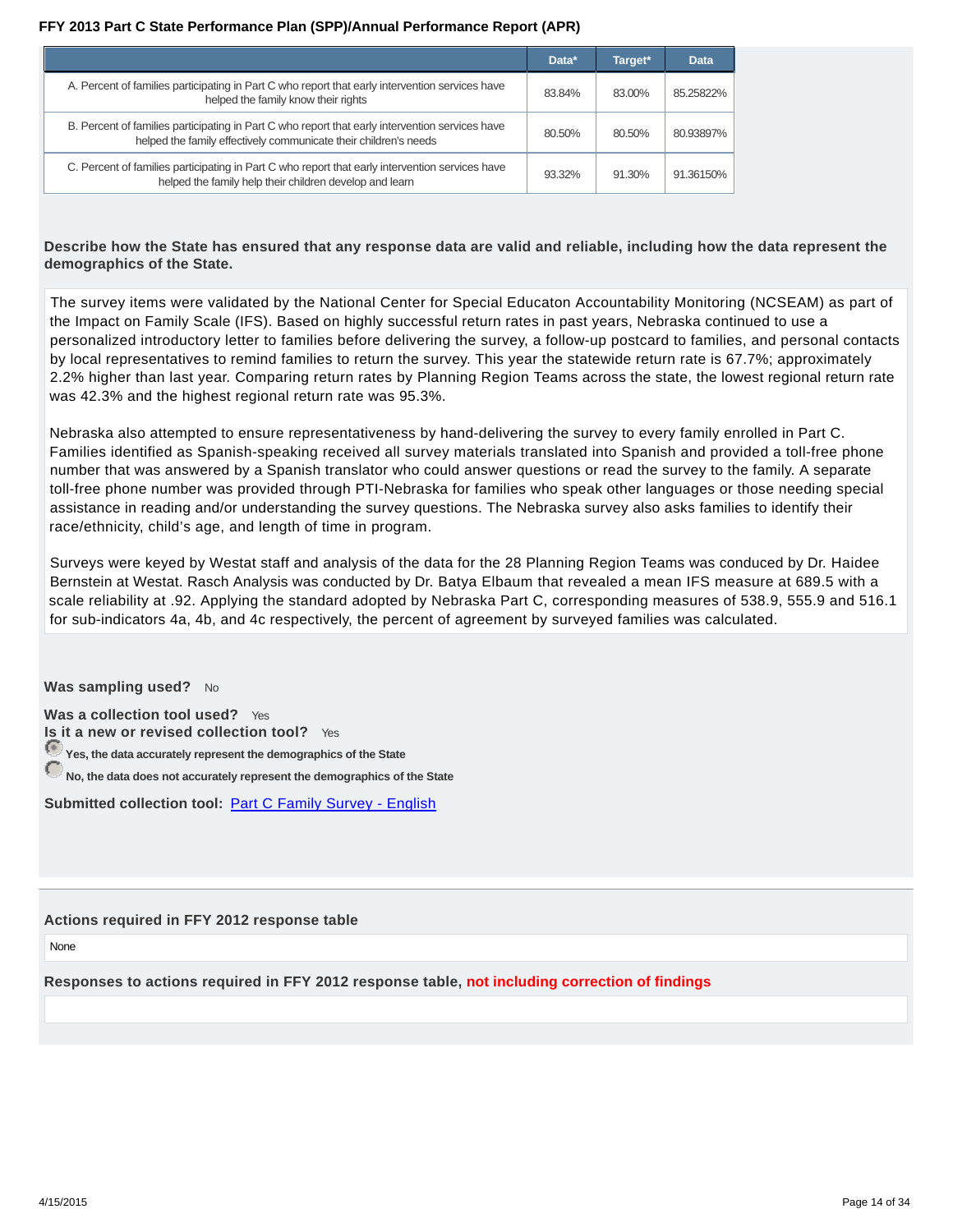## **Indicator 5: Child Find (Birth to One)**

Monitoring Priority: Effective General Supervision Part C / Child Find

**Results indicator: Percent of infants and toddlers birth to 1 with IFSPs compared to national data.**

### **(20 U.S.C. 1416(a)(3)(B) and 1442)**

## **Historical Data**

## Baseline Data: 2005

| <b>FFY</b>                                                 | 2005  | 2006  | 2007  | 2008  | 2009  | 2010  | 2011  | 2012  |
|------------------------------------------------------------|-------|-------|-------|-------|-------|-------|-------|-------|
| Target $\geq$                                              |       | 0.75% | 0.75% | 0.76% | 0.76% | 0.77% | 0.77% | 0.77% |
| Data                                                       | 0.64% | 0.71% | 0.78% | 0.66% | 0.68% | 0.71% | 0.68% | 0.57% |
| Key:<br>Gray - Data Prior to Baseline<br>Yellow - Baseline |       |       |       |       |       |       |       |       |

### **FFY 2013 - FFY 2018 Targets**

| FFY           | 2013  | 2014  | 2015  | 2016  | 2017  | 2018  |
|---------------|-------|-------|-------|-------|-------|-------|
| Target $\geq$ | 0.57% | 0.57% | 0.60% | 0.63% | 0.66% | 0.70% |

## **Targets: Description of Stakeholder Input**

Please reference Introduction - Description of Stakeholder Involvement.

## **Prepopulated Data**

| <b>Source</b>                                                                                     | <b>Date</b> | <b>Description</b>                                   | <b>Data</b> | <b>Overwrite Data</b> |
|---------------------------------------------------------------------------------------------------|-------------|------------------------------------------------------|-------------|-----------------------|
| SY 2013-14 Child<br>Count/Educational Environment<br>Data Groups                                  | 9/24/2014   | Number of infants and toddlers birth to 1 with IFSPs | 156         |                       |
| U.S. Census Annual State<br><b>Resident Population Estimates</b><br>April 1, 2010 to July 1, 2013 | 12/16/2014  | Population of infants and toddlers birth to 1        | 25,677      |                       |

## **FFY 2013 SPP/APR Data**

| Number of infants and toddlers birth to 1 | <b>Population of infants and</b> | <b>FFY 2012</b> | <b>FFY 2013</b> | <b>FFY 2013</b> |
|-------------------------------------------|----------------------------------|-----------------|-----------------|-----------------|
| with <b>IFSPs</b>                         | toddlers birth to 1              | Data*           | Target*         | <b>Data</b>     |
| 156                                       | 25.677                           | 0.57%           | 0.57%           | 0.60755%        |

## **Actions required in FFY 2012 response table**

None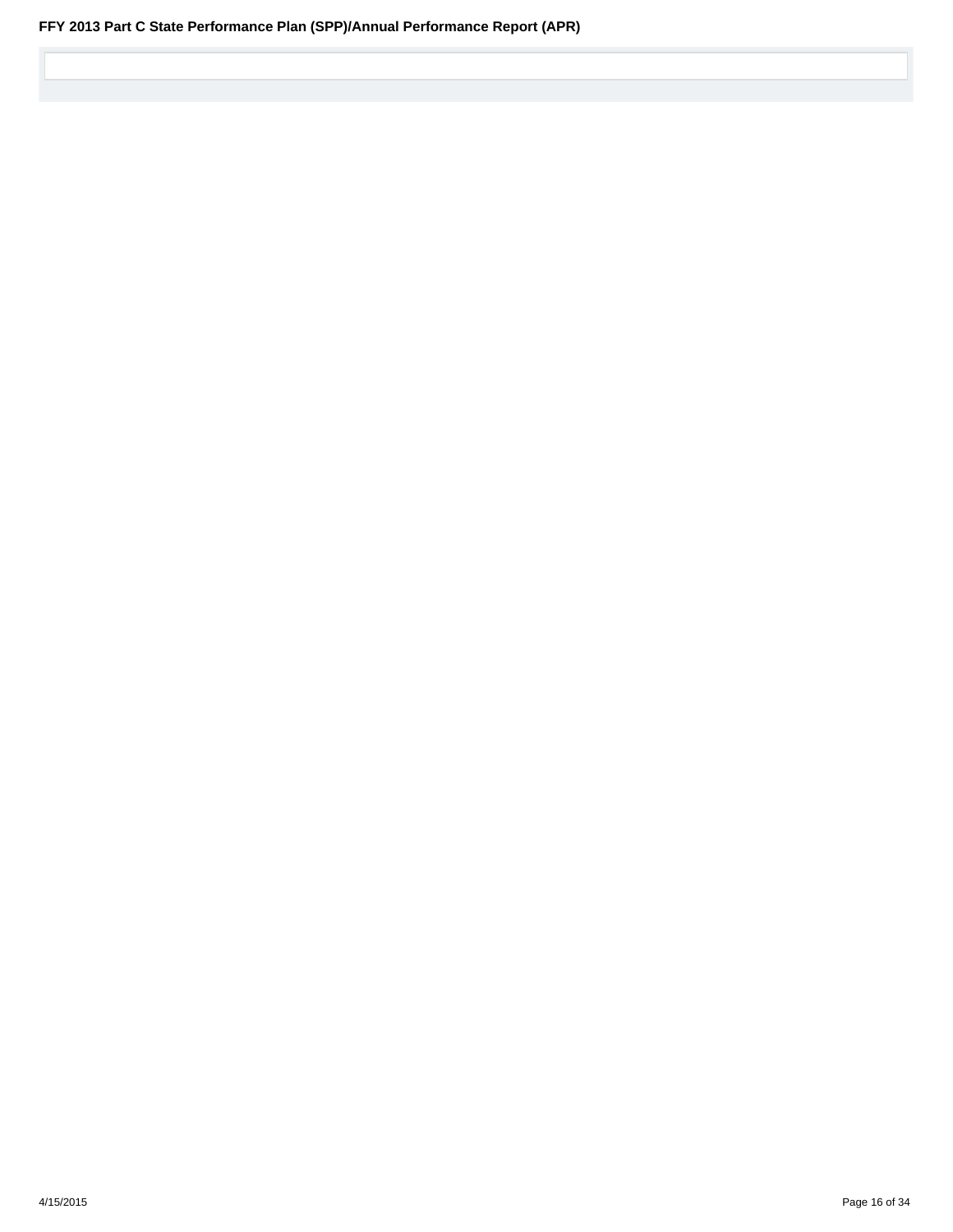## **Indicator 6: Child Find (Birth to Three)**

Monitoring Priority: Effective General Supervision Part C / Child Find

**Results indicator: Percent of infants and toddlers birth to 3 with IFSPs compared to national data.**

### **(20 U.S.C. 1416(a)(3)(B) and 1442)**

## **Historical Data**

## Baseline Data: 2005

| <b>FFY</b>    | 2005  | 2006  | 2007  | 2008                          | 2009              | 2010  | 2011  | 2012  |
|---------------|-------|-------|-------|-------------------------------|-------------------|-------|-------|-------|
| Target $\geq$ |       | 1.75% | 1.75% | 1.76%                         | 1.76%             | 1.77% | 1.77% | 1.77% |
| Data          | 1.67% | 1.74% | 1.74% | 1.75%                         | 1.86%             | 1.94% | 1.91% | 1.88% |
|               |       | Key:  |       | Gray - Data Prior to Baseline | Yellow - Baseline |       |       |       |

### **FFY 2013 - FFY 2018 Targets**

| FFY           | 2013  | 2014 | 2015 | 2016  | 2017  | 2018 |
|---------------|-------|------|------|-------|-------|------|
| Target $\geq$ | 1.81% | .84% | .86% | 1.88% | 1.90% | .92% |

## **Targets: Description of Stakeholder Input**

Please reference Introduction - Description of Stakeholder Involvement.

## **Prepopulated Data**

| <b>Source</b>                                                                                     | <b>Date</b> | <b>Description</b>                                   | <b>Data</b> | <b>Overwrite Data</b> |
|---------------------------------------------------------------------------------------------------|-------------|------------------------------------------------------|-------------|-----------------------|
| SY 2013-14 Child<br>Count/Educational Environment<br>Data Groups                                  | 9/24/2014   | Number of infants and toddlers birth to 3 with IFSPs | 1,434       |                       |
| U.S. Census Annual State<br><b>Resident Population Estimates</b><br>April 1, 2010 to July 1, 2013 | 12/16/2014  | Population of infants and toddlers birth to 3        | 77.541      |                       |

### **FFY 2013 SPP/APR Data**

| Number of infants and toddlers birth Population of infants and toddlers FFY 2012 FFY 2013<br>to 3 with IFSPs | birth to 3 | Data* | Target* | FFY 2013<br><b>Data</b> |
|--------------------------------------------------------------------------------------------------------------|------------|-------|---------|-------------------------|
| 1.434                                                                                                        | 77.541     | 1.88% | 1.81%   | 1.84934%                |

## **Actions required in FFY 2012 response table**

None

**Responses to actions required in FFY 2012 response table**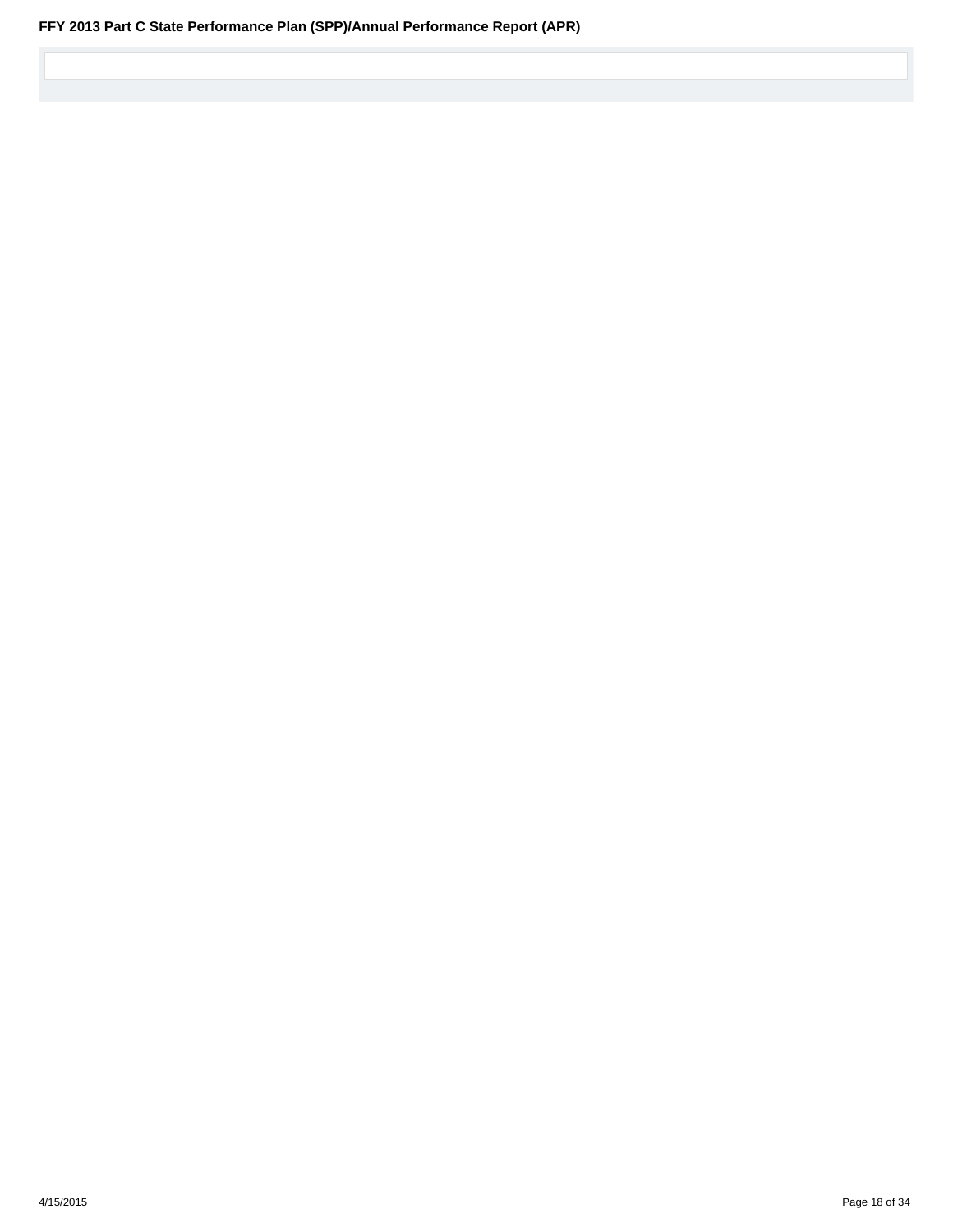## **Indicator 7: 45-day timeline**

Monitoring Priority: Effective General Supervision Part C / Child Find

**Compliance indicator: Percent of eligible infants and toddlers with IFSPs for whom an initial evaluation and initial assessment and an initial IFSP meeting were conducted within Part C's 45-day timeline.**

### **(20 U.S.C. 1416(a)(3)(B) and 1442)**

## **Historical Data**

Baseline Data: 2005

| <b>FFY</b> | 2005   | 2006   | 2007   | 2008   | 2009                     | 2010   | 2011   | 2012   |
|------------|--------|--------|--------|--------|--------------------------|--------|--------|--------|
| Target     |        | 100%   | 100%   | 100%   | 100%                     | 100%   | 100%   | 100%   |
| Data       | 79.80% | 61.36% | 92.23% | 90.83% | 97.20%                   | 99.60% | 97.80% | 95.90% |
|            |        |        | $\sim$ |        | $\overline{\phantom{a}}$ |        |        |        |

Key: Gray – Data Prior to Baseline Yellow – Baseline

## **FFY 2013 - FFY 2018 Targets**

| FFY    | 2013 | 2014 | 2015 | 2016 | 2017 | 2018 |
|--------|------|------|------|------|------|------|
| Target | 100% | 100% | 100% | 100% | 100% | 100% |

## **FFY 2013 SPP/APR Data**

| Number of eligible infants and toddlers<br>with IFSPs for whom an initial evaluation<br>and assessment and an initial IFSP meeting<br>was conducted within Part C's 45-day<br>timeline | Number of eligible infants and toddlers<br>evaluated and assessed for whom an initial<br><b>IFSP meeting was required to be</b><br>conducted                                                                                                                                                  | <b>FFY 2012</b><br>Data* | <b>FFY 2013</b><br>Target* | <b>FFY 2013</b><br>Data |
|----------------------------------------------------------------------------------------------------------------------------------------------------------------------------------------|-----------------------------------------------------------------------------------------------------------------------------------------------------------------------------------------------------------------------------------------------------------------------------------------------|--------------------------|----------------------------|-------------------------|
| 43                                                                                                                                                                                     | 52                                                                                                                                                                                                                                                                                            | 95.90%                   | 100%                       | 96.15385%               |
|                                                                                                                                                                                        | Number of documented delays attributable to exceptional family circumstances (this number will be added to the Number of eligible infants and<br>toddlers with IFSPs for whom an initial evaluation and assessment and an initial IFSP meeting was conducted within Part C's 45-day timeline) |                          |                            |                         |

**What is the source of the data provided for this indicator?**

*<u>State monitoring</u>* 

 **State database**

**Describe the method used to select EIS programs for monitoring.**

The Nebraska Department of Education (NDE) and Nebraska Department of Health and Human Services (NDHHS), acting as co-lead agencies (a.k.a. the Co-Leads), are responsible for ensuring Part C of the Individuals with Disabilities Education Act (IDEA) is fully implemented for all infants and toddlers with disabilities and their families through the Early Development Network (EDN). The Part C Co-Leads monitor the state's 28 Planning Region Teams (PRTs) on a three year cycle.

The Individualized Family Service Plan (IFSP) checklist file review for Improving Learning for Children with Disabilities (ILCD) gathers data regarding the evaluation, assessment and Initial IFSP to be in compliance with the 45-day timeline.

In FFY 2013, Five (5) of the Planning Regions participated in an IFSP file review for a total of 52 files. In 9 of the files the 45-day timeline was not met; of these, 7 files were documented to indicate delay was due to exceptional family circumstances which were the result of child hospitalization/illness and/or parent personal request.

The Co-Leads notified the 2 EIS programs in writing concerning the findings of noncompliance and the requirement that the noncompliance be corrected as soon as possible but in no case more than one year from identification. The State has verified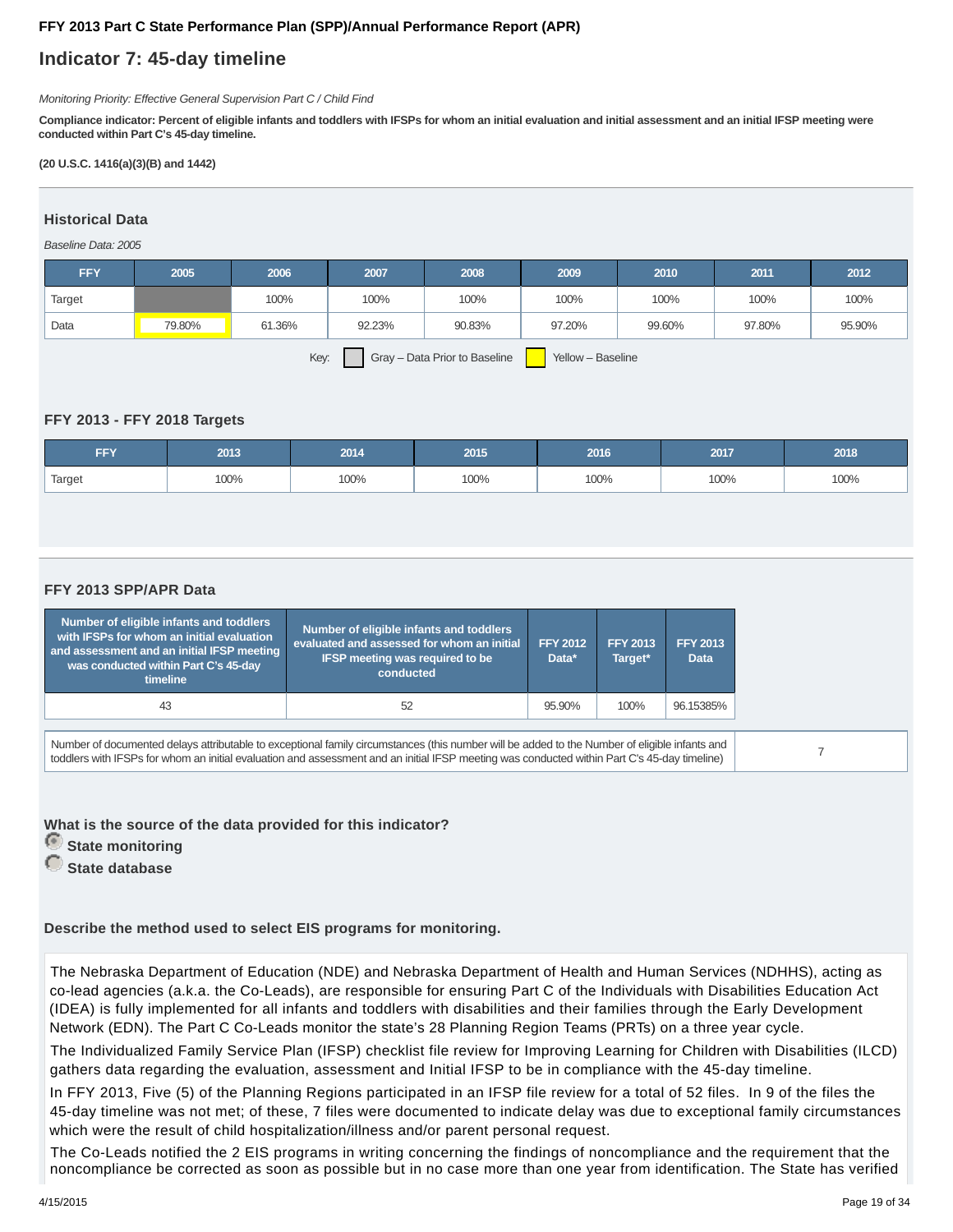that the EIS programs are correctly implementing the specific regulatory requirements and have ensured that the child received an initial evaluation, assessment and IFSP meeting, although late, and the services listed on the IFSP within a timely manner from the IFSP meeting.

### **Actions required in FFY 2012 response table**

None

**Responses to actions required in FFY 2012 response table, not including correction of findings**

## **Correction of Findings of Noncompliance Identified in FFY 2012**

| <b>Findings of Noncompliance Identified</b> | <b>Findings of Noncompliance Verified</b><br>as Corrected Within One Year | <b>Findings of Noncompliance</b><br>Subsequently Corrected | <b>Findings Not Yet Verified as Corrected</b> |  |
|---------------------------------------------|---------------------------------------------------------------------------|------------------------------------------------------------|-----------------------------------------------|--|
|                                             |                                                                           |                                                            |                                               |  |

### **FFY 2012 Findings of Noncompliance Verified as Corrected**

Describe how the State verified that each LEA with noncompliance is correctly implementing the regulatory requirements

The Co-Leads notified each EIS program in writing concerning the finding of noncompliance and the requirement that the noncompliance be corrected as soon as possible, but in no case more than one year from identification. The State verified that each EIS program not in compliance, correctly implemented the specific regulatory requirement and ensured that all children received an evaluation, assessment, and IFSP meeting, although late, and the services listed on the IFSP in a timely manner as noted in the FFY 2012 APR. Each EIS program was required to develop and implement a Corrective Action Plan to ensure correction of noncompliance within one year. The Co-Leads monitored the implementation of the Corrective Action Plan. In addition, the Co-Leads reviewed files of newly-referred children for assurance that compliance was met and the CAP-related processes, as well as specific regulatory requirements, were implemented. Within one year of identification each EIS program was found to be in 100% compliance in meeting the 45-day timeline.

Describe how the State verified that each LEA corrected each individual case of noncompliance

Each EIS program was required to develop and implement a Corrective Action Plan to ensure correction of noncompliance within one year. The Co-Leads monitored the implementation of the Corrective Action Plan. In addition, the Co-Leads reviewed files of newly-referred children for assurance that compliance was met and the CAP-related processes, as well as specific regulatory requirements, were implemented. Within one year of identification each EIS program was found to be in 100% compliance in meeting the 45-day timeline.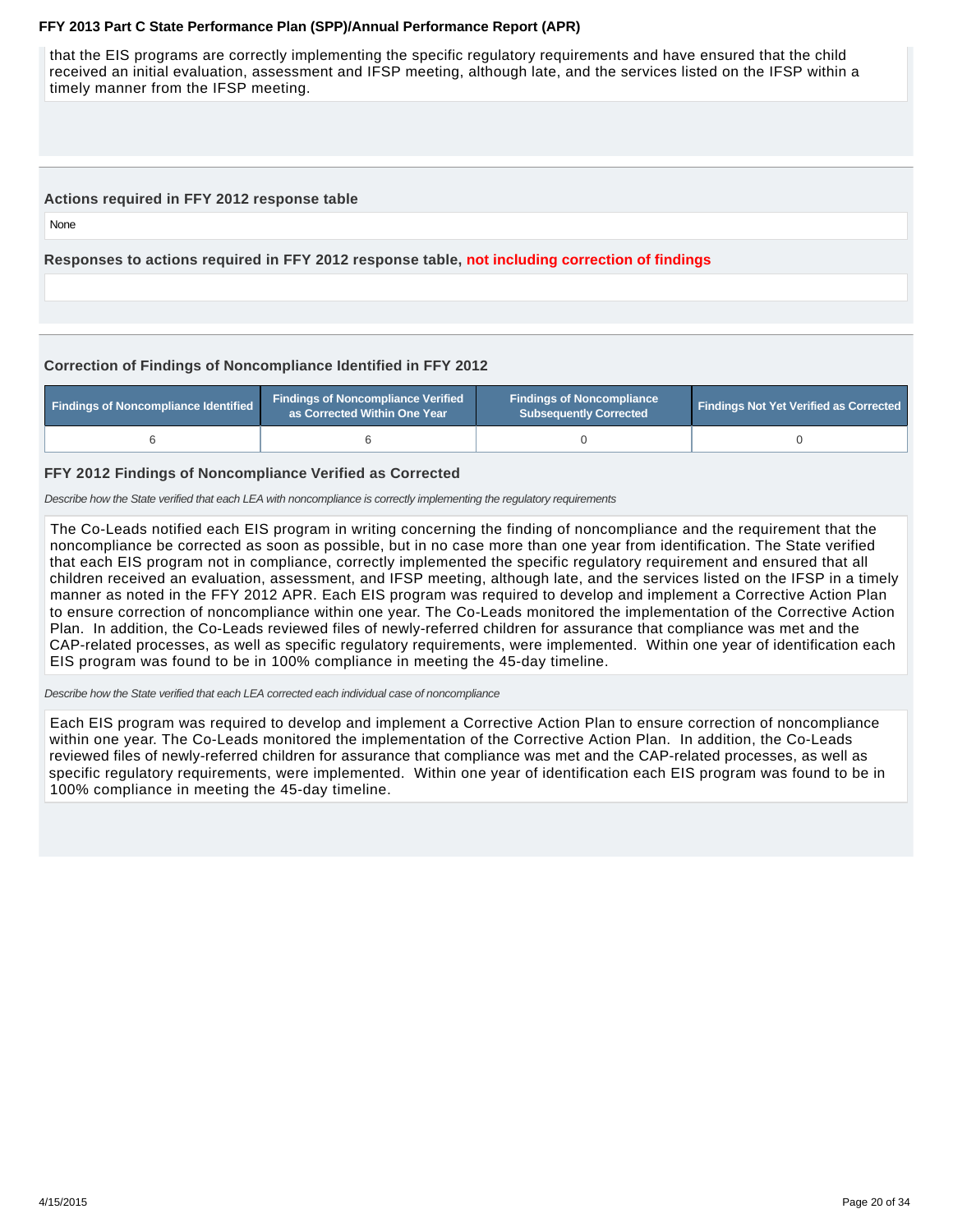## **Indicator 8A: Early Childhood Transition**

Monitoring Priority: Effective General Supervision Part C / Effective Transition

**Compliance indicator: The percentage of toddlers with disabilities exiting Part C with timely transition planning for whom the Lead Agency has:**

- **Developed an IFSP with transition steps and services at least 90 days, and at the discretion of all parties, not more than nine months, prior to the toddler's A. third birthday;**
- **Notified (consistent with any opt-out policy adopted by the State) the SEA and the LEA where the toddler resides at least 90 days prior to the toddler's third B. birthday for toddlers potentially eligible for Part B preschool services; and**
- C. Conducted the transition conference held with the approval of the family at least 90 days, and at the discretion of all parties, not more than nine months, **prior to the toddler's third birthday for toddlers potentially eligible for Part B preschool services.**

#### **(20 U.S.C. 1416(a)(3)(B) and 1442)**

## **Historical Data**

Baseline Data: 2005

| <b>FFY</b> | 2005   | 2006   | 2007   | 2008                          | 2009              | 2010   | 2011   | 2012   |
|------------|--------|--------|--------|-------------------------------|-------------------|--------|--------|--------|
| Target     |        | 100%   | 100%   | 100%                          | 100%              | 100%   | 100%   | 100%   |
| Data       | 86.00% | 50.00% | 55.40% | 94.40%                        | 96.70%            | 95.00% | 94.00% | 94.80% |
|            |        | Key:   |        | Gray - Data Prior to Baseline | Yellow - Baseline |        |        |        |

### **FFY 2013 - FFY 2018 Targets**

| FFY.   | 2013 | 2014 | 2015 | 2016 | 2017 | 2018 |
|--------|------|------|------|------|------|------|
| Target | 100% | 100% | 100% | 100% | 100% | 100% |

## **FFY 2013 SPP/APR Data**

**Data include only those toddlers with disabilities exiting Part C with timely transition planning for whom the Lead Agency has developed an IFSP with transition steps and services at least 90 days, and at the discretion of all parties, not more than nine months, prior to the toddler's third birthday.**



| Number of children exiting Part C who<br>have an IFSP with transition steps and<br><b>services</b> | Number of toddlers with disabilities exiting<br>Part C | <b>FFY 2012</b><br>Data* | <b>FFY 2013</b><br>Target* | <b>FFY 2013</b><br><b>Data</b> |
|----------------------------------------------------------------------------------------------------|--------------------------------------------------------|--------------------------|----------------------------|--------------------------------|
| 21                                                                                                 | 25                                                     | 94.80%                   | 100%                       | 84.00000%                      |

#### **Explanation of Slippage**

A fewer number of Planning Regions and IFSP files were monitored compared to the previous year, therefore the percentage of noncompliance yielded does not comprise a majority of the total number of PRT's or IFSP files within the state. Additionally, slippage can be attributed to 4 transition plans which were found to be out of compliance due to the lack of the individual family step contained within the transition plan or due to the plan being completed late (did not meet the 90 day timeline). Therefore, it appears that compliance with the transition plans and timeline is at a reasonably high level. Because the requirements and appropriate documentation of transition plans and timeline for children exiting Part C has such a significant impact on the provision of services to infants and toddlers, the Co-Leads believe that it is important to continue training to ensure that all EIS programs correctly implement the specific regulatory requirements and have strategies in place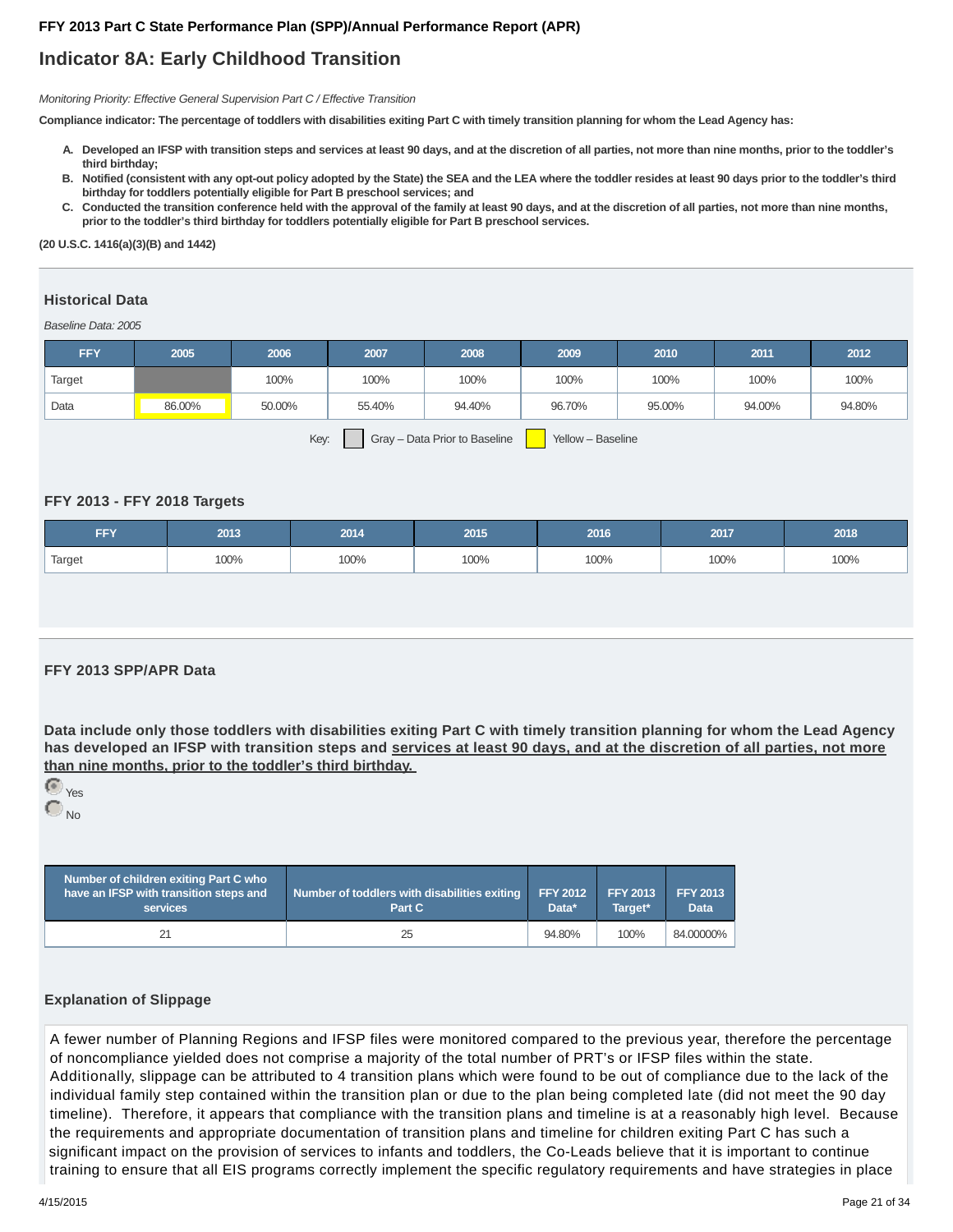to ensure compliance. The Co-Leads will continue to conduct additional professional development/technical assistance activities as outlined under the Professional Development and Technical Assistance section of the APR.

**What is the source of the data provided for this indicator?**



**Describe the method used to select EIS programs for monitoring.**

The Nebraska Department of Education (NDE) and Nebraska Department of Health and Human Services (NDHHS), acting as co-lead agencies (a.k.a. the Co-Leads), are responsible for ensuring Part C of the Individuals with Disabilities Education Act (IDEA) is fully implemented for all infants and toddlers with disabilities and their families through the Early Development Network (EDN). The Part C Co-Leads monitor the state's 28 Planning Region Teams (PRTs) on a three year cycle.

In FFY 2013, Five (5) of the Planning Regions participated in an IFSP file review for a total of 52 files, of which 25 files had transition plans reviewed for compliance. The Co-Leads determined that all 25 files contained complete transition plans prior to the child exiting Part C. However, 4 transition plans were found to be out of compliance due to the lack of the individual family step or due to being completed late.

## **Actions required in FFY 2012 response table**

None

**Responses to actions required in FFY 2012 response table, not including correction of findings**

## **Correction of Findings of Noncompliance Identified in FFY 2012**

| <b>Findings of Noncompliance Verified</b><br><b>Findings of Noncompliance Identified</b><br>as Corrected Within One Year |  | <b>Findings of Noncompliance</b><br><b>Subsequently Corrected</b> | <b>Findings Not Yet Verified as Corrected</b> |  |
|--------------------------------------------------------------------------------------------------------------------------|--|-------------------------------------------------------------------|-----------------------------------------------|--|
|                                                                                                                          |  |                                                                   |                                               |  |

## **FFY 2012 Findings of Noncompliance Verified as Corrected**

Describe how the State verified that each LEA with noncompliance is correctly implementing the regulatory requirements

In each case of noncompliance, the Co-Leads notified the EIS program in writing concerning the finding of noncompliance and the requirement that the noncompliance be corrected as soon as possible, but in no case more than one year from identification. The State verified that each EIS program not in compliance correctly implemented the specific regulatory requirement and ensured that all children exiting Part C received an IFSP with transition steps and services prior to exiting Part C. Each EIS program was required to develop and implement a Corrective Action Plan to ensure correction of noncompliance within one year. The Co-Leads monitored the implementation of the Corrective Action Plan. In addition, the Co-Leads reviewed different files of children exiting Part C for assurance that compliance was met and the CAP-related processes, as well as specific regulatory requirements, were implemented. Within one year of identification each EIS program was found to be in 100% compliance.

Describe how the State verified that each LEA corrected each individual case of noncompliance

Each EIS program was required to develop and implement a Corrective Action Plan to ensure correction of noncompliance within one year. The Co-Leads monitored the implementation of the Corrective Action Plan. In addition, the Co-Leads reviewed additional files of children exiting Part C for assurance that compliance was met and the CAP-related processes, as well as specific regulatory requirements, were implemented. Within one year of identification each EIS program was found to be in 100% compliance. In the regions where transition plans did not contain appropriate documentation of transition plan steps and services, the Co-Leads provided technical assistance on appropriate documentation of transition plans for children exiting Part C. The requirements and appropriate documentation of transition plans for children exiting Part C will continue to be a training topic to ensure that all EIS programs correctly implement the specific regulatory requirements and have strategies in place to ensure compliance. The state has verified that each EIS program is correctly implementing the specific regulatory requirements and ensured that all children, who had not yet exited Part C, were provided with appropriate transition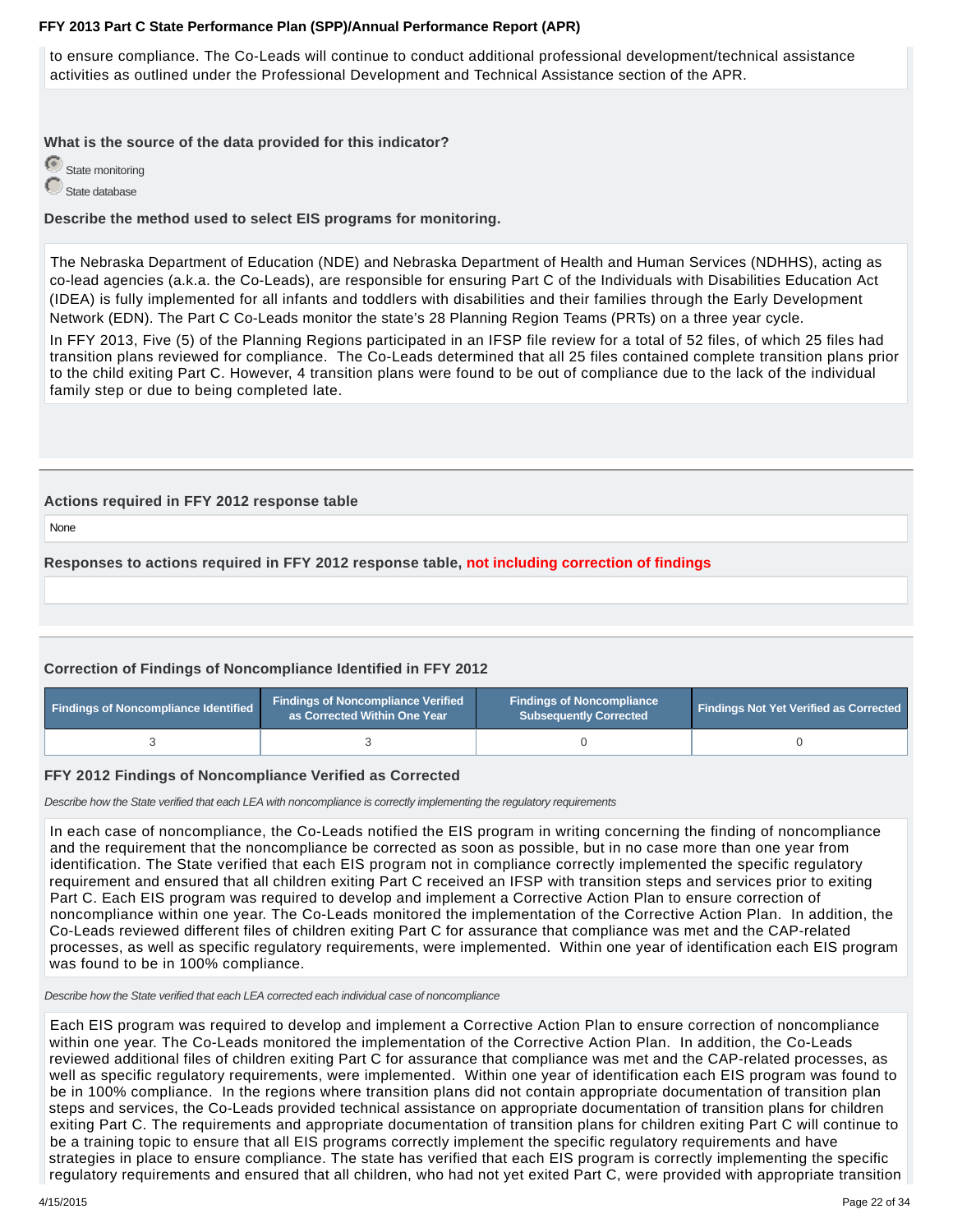**FFY 2013 Part C State Performance Plan (SPP)/Annual Performance Report (APR)**<br>**Figure 10 Intervals Part C. The plansition steps and services prior to the children exiting Part C.**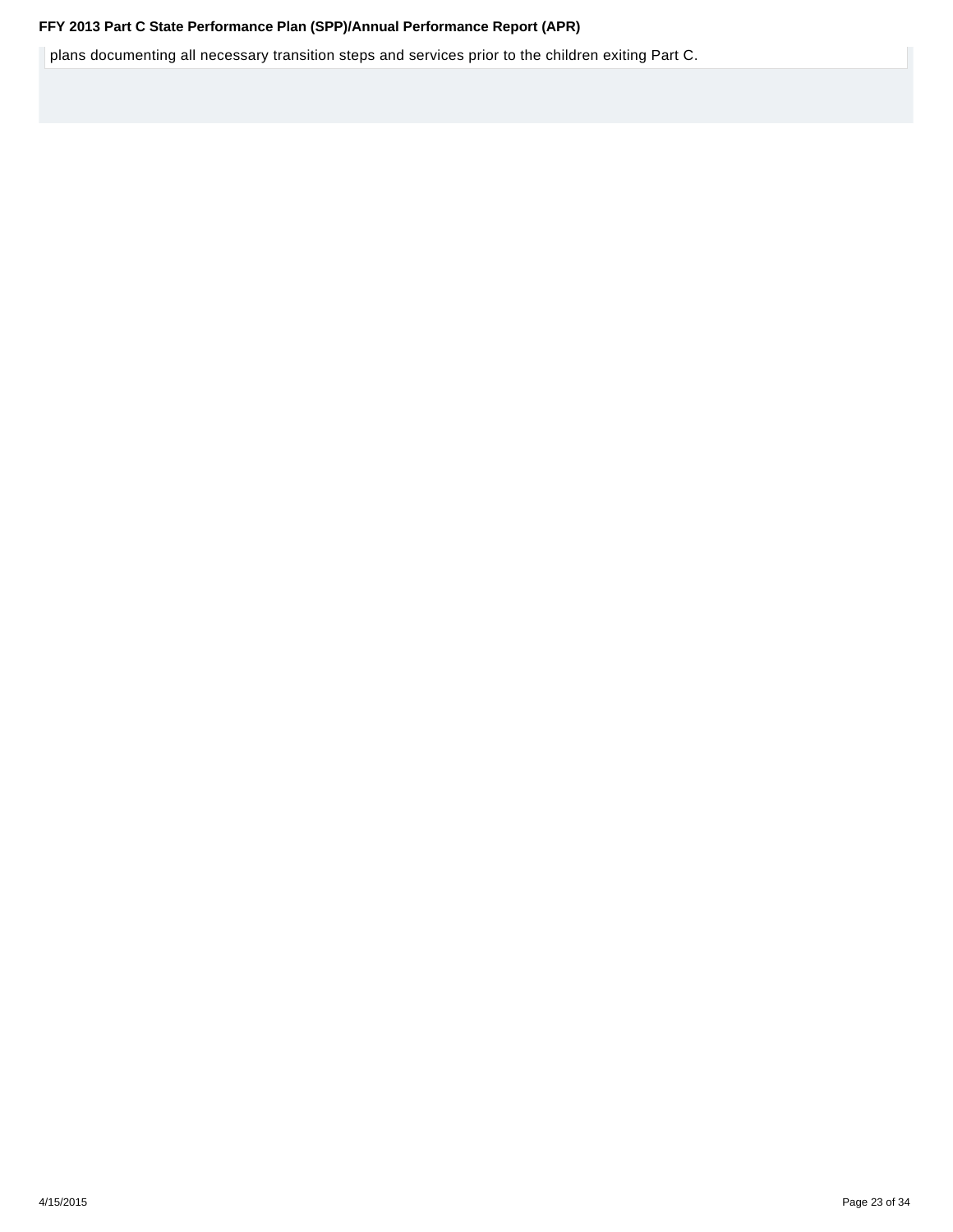## **Indicator 8B: Early Childhood Transition**

Monitoring Priority: Effective General Supervision Part C / Effective Transition

**Compliance indicator: The percentage of toddlers with disabilities exiting Part C with timely transition planning for whom the Lead Agency has:**

- **Developed an IFSP with transition steps and services at least 90 days, and at the discretion of all parties, not more than nine months, prior to the toddler's A. third birthday;**
- **Notified (consistent with any opt-out policy adopted by the State) the SEA and the LEA where the toddler resides at least 90 days prior to the toddler's third B. birthday for toddlers potentially eligible for Part B preschool services; and**
- C. Conducted the transition conference held with the approval of the family at least 90 days, and at the discretion of all parties, not more than nine months, **prior to the toddler's third birthday for toddlers potentially eligible for Part B preschool services.**

#### **(20 U.S.C. 1416(a)(3)(B) and 1442)**

## **Historical Data**

Baseline Data: 2005

| <b>FFY</b> | 2005   | 2006 | 2007   | 2008 | 2009 | 2010 | 2011 | 2012 |
|------------|--------|------|--------|------|------|------|------|------|
| Target     |        | 100% | 100%   | 100% | 100% | 100% | 100% | 100% |
| Data       | 86.00% | 100% | 100%   | 100% | 100% | 100% | 100% | 100% |
|            |        |      | $\sim$ |      |      |      |      |      |

Key: Gray – Data Prior to Baseline Yellow – Baseline

## **FFY 2013 - FFY 2018 Targets**

| FFY    | 2013 | 2014 | 2015 | 2016 | 2017 | 2018 |
|--------|------|------|------|------|------|------|
| Target | 100% | 100% | 100% | 100% | 100% | 100% |

## **FFY 2013 SPP/APR Data**

## **Data include notification to both the SEA and LEA**



| Number of toddlers with disabilities exiting<br><b>Part C where notification to the SEA and</b><br>LEA occurred at least 90 days prior to their<br>third birthday for toddlers potentially<br>eligible for Part B preschool services | Number of toddlers with disabilities exiting<br>Part C who were potentially eligible for Part<br>в | <b>FFY 2012</b><br>Data* | <b>FFY 2013</b><br>Target* | <b>FFY 2013</b><br><b>Data</b> |
|--------------------------------------------------------------------------------------------------------------------------------------------------------------------------------------------------------------------------------------|----------------------------------------------------------------------------------------------------|--------------------------|----------------------------|--------------------------------|
| 25                                                                                                                                                                                                                                   | 25                                                                                                 | 100%                     | 100%                       | 100%                           |

## **Describe the method used to collect these data**

State Monitoring. The Nebraska Department of Education (NDE) and Nebraska Department of Health and Human Services (NDHHS), acting as co-lead agencies (a.k.a. the Co-Leads), are responsible for ensuring Part C of the Individuals with Disabilities Education Act (IDEA) is fully implemented for all infants and toddlers with disabilities and their families through the Early Development Network (EDN). The Part C Co-Leads monitor the state's 28 Planning Region Teams (PRTs) on a three year cycle.

In FFY 2013, Five (5) of the Planning Regions participated in an IFSP file review for a total of 52 files, of which 25 files had children exiting Part C who received proper Notification to LEA and SEA as the child was potentially eligible for Part B.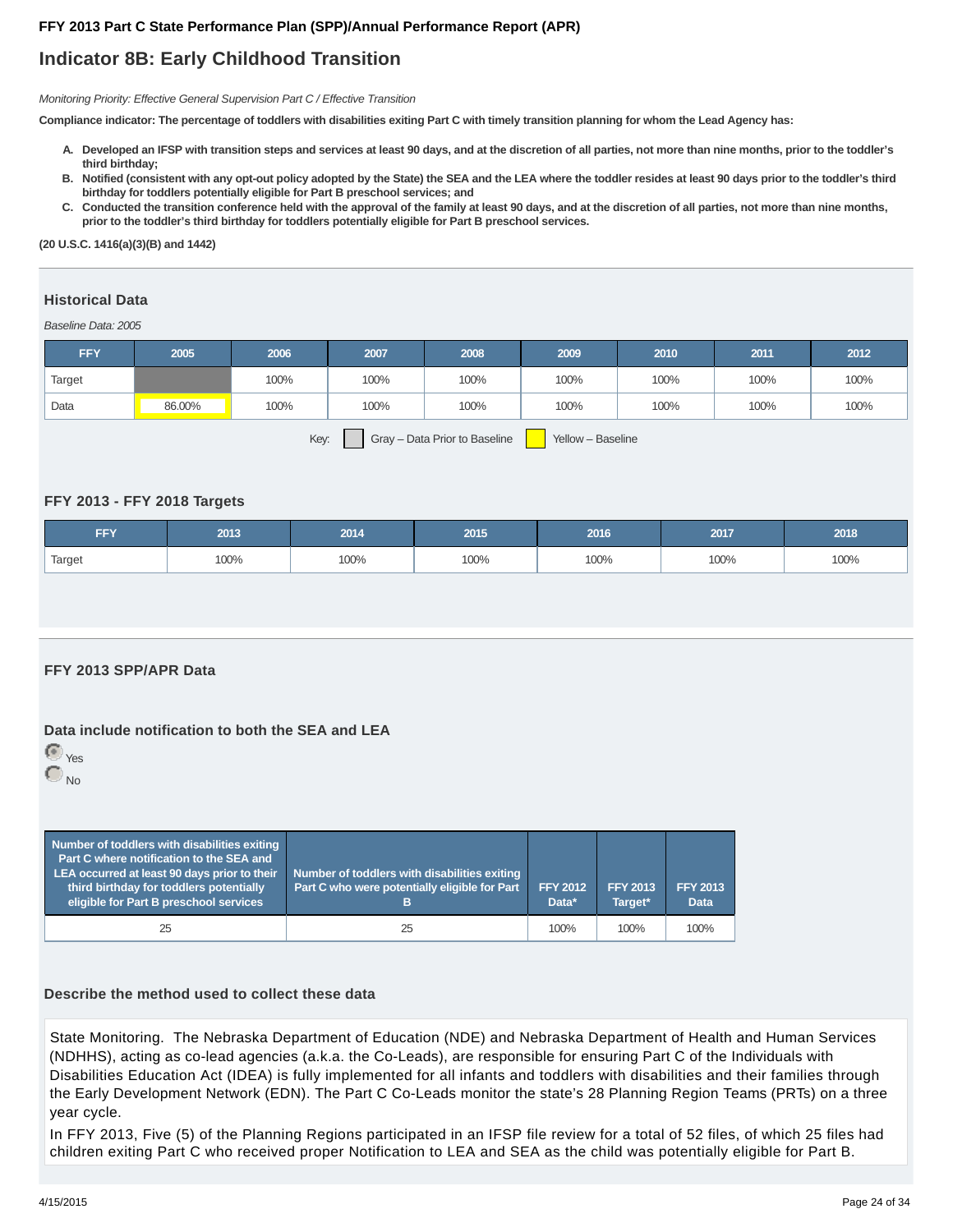**Do you have a written opt-out policy? No**

## **Actions required in FFY 2012 response table**

None

**Responses to actions required in FFY 2012 response table, not including correction of findings**

## **Correction of Findings of Noncompliance Identified in FFY 2012**

| Findings of Noncompliance Identified | <b>Findings of Noncompliance Verified</b><br>as Corrected Within One Year | <b>Findings of Noncompliance</b><br><b>Subsequently Corrected</b> | <b>Findings Not Yet Verified as Corrected</b> |
|--------------------------------------|---------------------------------------------------------------------------|-------------------------------------------------------------------|-----------------------------------------------|
|                                      |                                                                           |                                                                   |                                               |
|                                      |                                                                           |                                                                   |                                               |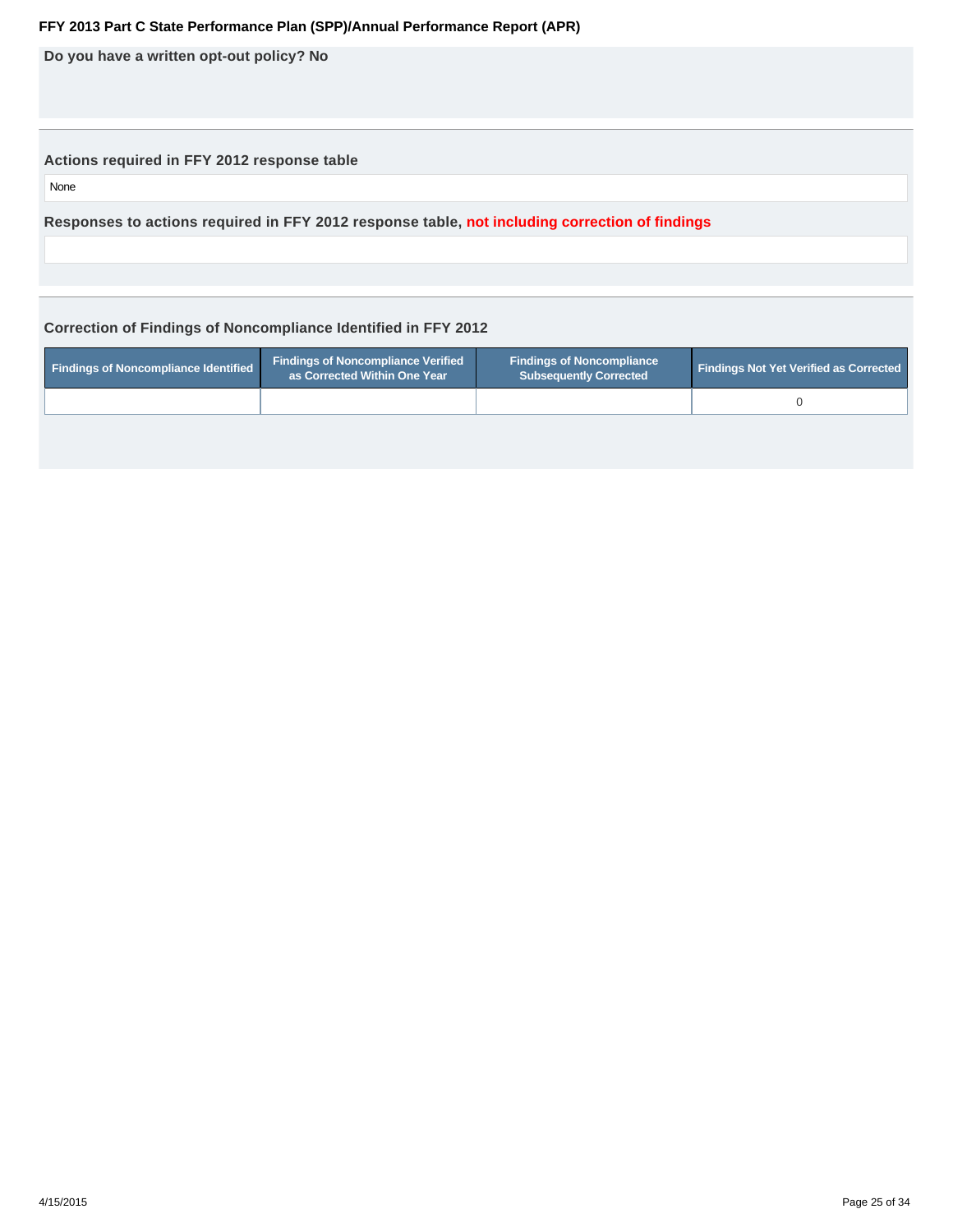## **Indicator 8C: Early Childhood Transition**

Monitoring Priority: Effective General Supervision Part C / Effective Transition

**Compliance indicator: The percentage of toddlers with disabilities exiting Part C with timely transition planning for whom the Lead Agency has:**

- **Developed an IFSP with transition steps and services at least 90 days, and at the discretion of all parties, not more than nine months, prior to the toddler's A. third birthday;**
- **Notified (consistent with any opt-out policy adopted by the State) the SEA and the LEA where the toddler resides at least 90 days prior to the toddler's third B. birthday for toddlers potentially eligible for Part B preschool services; and**
- C. Conducted the transition conference held with the approval of the family at least 90 days, and at the discretion of all parties, not more than nine months, **prior to the toddler's third birthday for toddlers potentially eligible for Part B preschool services.**

#### **(20 U.S.C. 1416(a)(3)(B) and 1442)**

## **Historical Data**

Baseline Data: 2005

| <b>FFY</b> | 2005 | 2006 | 2007 | 2008                          | 2009              | 2010   | 2011   | 2012   |
|------------|------|------|------|-------------------------------|-------------------|--------|--------|--------|
| Target     |      | 100% | 100% | 100%                          | 100%              | 100%   | 100%   | 100%   |
| Data       | 100% | 100% | 100% | 100%                          | 95.70%            | 95.00% | 84.00% | 93.10% |
|            |      | Key: |      | Gray - Data Prior to Baseline | Yellow - Baseline |        |        |        |

### **FFY 2013 - FFY 2018 Targets**

| FFY,   | 2013 | 2014 | 2015 | 2016 | 2017 | 2018 |
|--------|------|------|------|------|------|------|
| Target | 100% | 100% | 100% | 100% | 100% | 100% |

#### **FFY 2013 SPP/APR Data**

**Data reflect only those toddlers for whom the Lead Agency has conducted the transition conference held with the approval of the family at least 90 days, and at the discretion of all parties, not more than nine months, prior to the toddler's third birthday for toddlers potentially eligible for Part B preschool services**



| Number of toddlers with disabilities exiting<br>Part C where the transition conference<br>occurred at least 90 days, and at the<br>discretion of all parties at least nine<br>months prior to the toddler's third<br>birthday for toddlers potentially eligible for<br>Part B | Number of toddlers with disabilities exiting<br>Part C who were potentially eligible for Part<br>в | <b>FFY 2012</b><br>Data* | <b>FFY 2013</b><br>Target* | <b>FFY 2013</b><br><b>Data</b> |
|-------------------------------------------------------------------------------------------------------------------------------------------------------------------------------------------------------------------------------------------------------------------------------|----------------------------------------------------------------------------------------------------|--------------------------|----------------------------|--------------------------------|
| 23                                                                                                                                                                                                                                                                            | 25                                                                                                 | 93.10%                   | 100%                       | 92.00000%                      |

**What is the source of the data provided for this indicator?**

State monitoring

 $\bigodot$  State database that includes data for the entire reporting year

**Describe the method used to select EIS programs for monitoring.**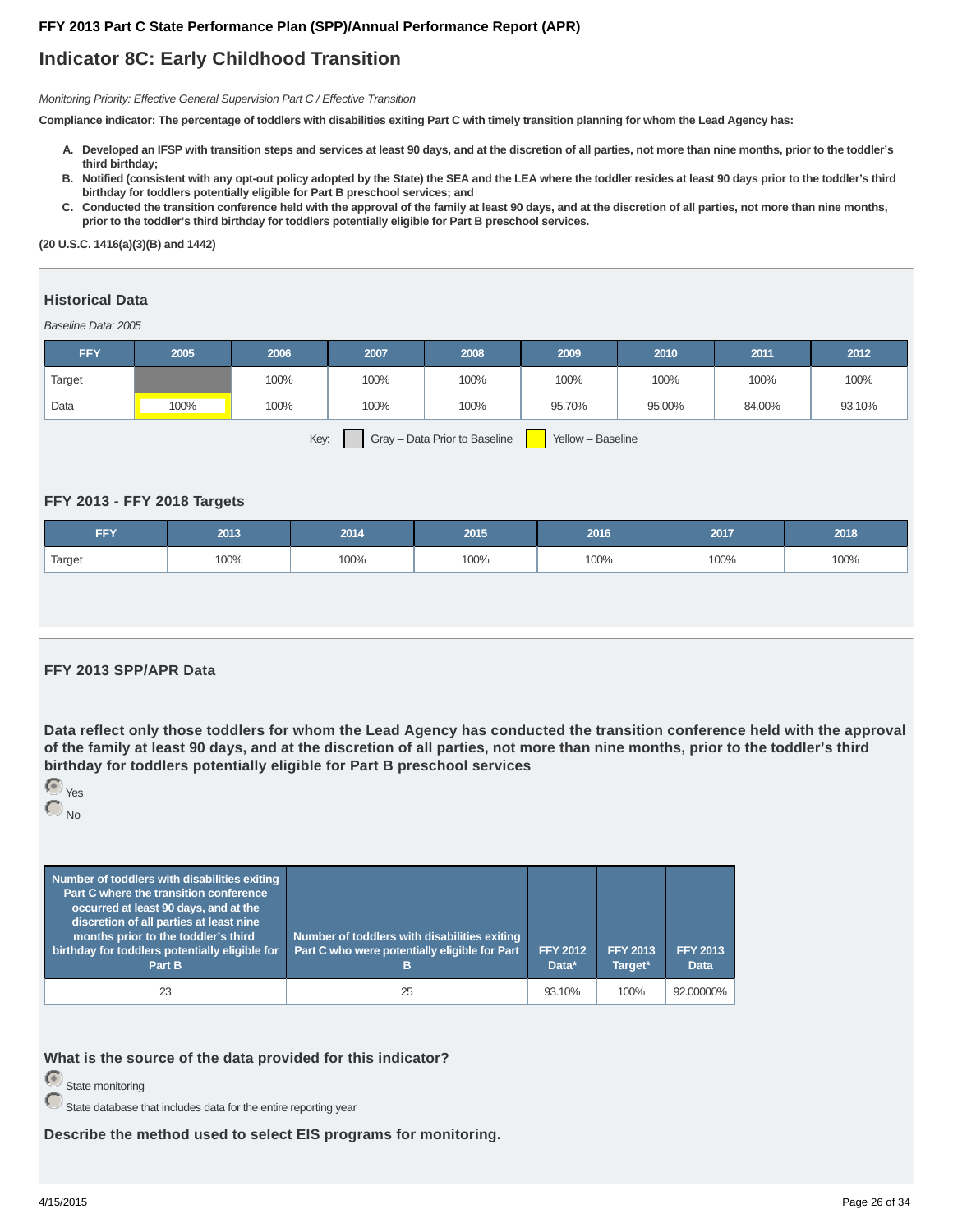The Nebraska Department of Education (NDE) and Nebraska Department of Health and Human Services (NDHHS), acting as co-lead agencies (the Co-Leads), are responsible for ensuring Part C of the Individuals with Disabilities Education Act (IDEA) is fully implemented for all infants and toddlers with disabilities and their families through the Early Development Network (EDN). The Part C Co-Leads monitor the state's 28 Planning Region Teams (PRTs) on a three year cycle.

In FFY 2013, Five (5) of the Planning Regions participated in an IFSP file review for a total of 52 files, of which 25 files had children exiting Part C. 23 of the 25 files reflected a transition conference was conducted by the third birthday. 2 files were found to be out of compliance due to the transition conference occurring late, however the State verified that these 2 children/families received a transition conference and plan with appropriate steps and services prior to exiting Part C.

## **Actions required in FFY 2012 response table**

None

**Responses to actions required in FFY 2012 response table, not including correction of findings**

## **Correction of Findings of Noncompliance Identified in FFY 2012**

| <b>Findings of Noncompliance Verified</b><br>Findings of Noncompliance Identified<br>as Corrected Within One Year |  | <b>Findings of Noncompliance</b><br>Subsequently Corrected | <b>Findings Not Yet Verified as Corrected</b> |  |
|-------------------------------------------------------------------------------------------------------------------|--|------------------------------------------------------------|-----------------------------------------------|--|
|                                                                                                                   |  |                                                            |                                               |  |

## **FFY 2012 Findings of Noncompliance Verified as Corrected**

Describe how the State verified that each LEA with noncompliance is correctly implementing the regulatory requirements

In each case of noncompliance, the Co-Leads notified the EIS program in writing concerning the finding of noncompliance and the requirement that the noncompliance be corrected as soon as possible, but in no case more than one year from identification. The State verified that each EIS program not in compliance correctly implemented the specific regulatory requirement and ensured that all children exiting Part C received a transition conference prior to exiting Part C. Each EIS program was required to develop and implement a Corrective Action Plan to ensure correction of noncompliance within one year. The Co-Leads monitored the implementation of the Corrective Action Plan. In addition, the Co-Leads reviewed different files of children exiting Part C for assurance that compliance was met and the CAP-related processes, as well as specific regulatory requirements, were implemented. Within one year of identification each EIS program was found to be in 100% compliance.

Describe how the State verified that each LEA corrected each individual case of noncompliance

Each EIS program was required to develop and implement a Corrective Action Plan to ensure correction of noncompliance within one year. The Co-Leads monitored the implementation of the Corrective Action Plan. In addition, the Co-Leads reviewed additional files of children exiting Part C for assurance that compliance was met and the CAP-related processes, as well as specific regulatory requirements, were implemented. Within one year of identification each EIS program was found to be in 100% compliance. In the regions where transition conferences did not occur within regulated timelines, the Co-Leads provided targeted technical assistance. The requirements and appropriate documentation of transition conferences for children exiting Part C will continue to be a training topic to ensure that all EIS programs correctly implement the specific regulatory requirements and have strategies in place to ensure compliance. The state has verified that each EIS program is correctly implementing the specific regulatory requirements and ensured, for the 2 children in which noncompliance was found and who had not yet exited Part C, these children/families received a transition conference prior to exiting Part C.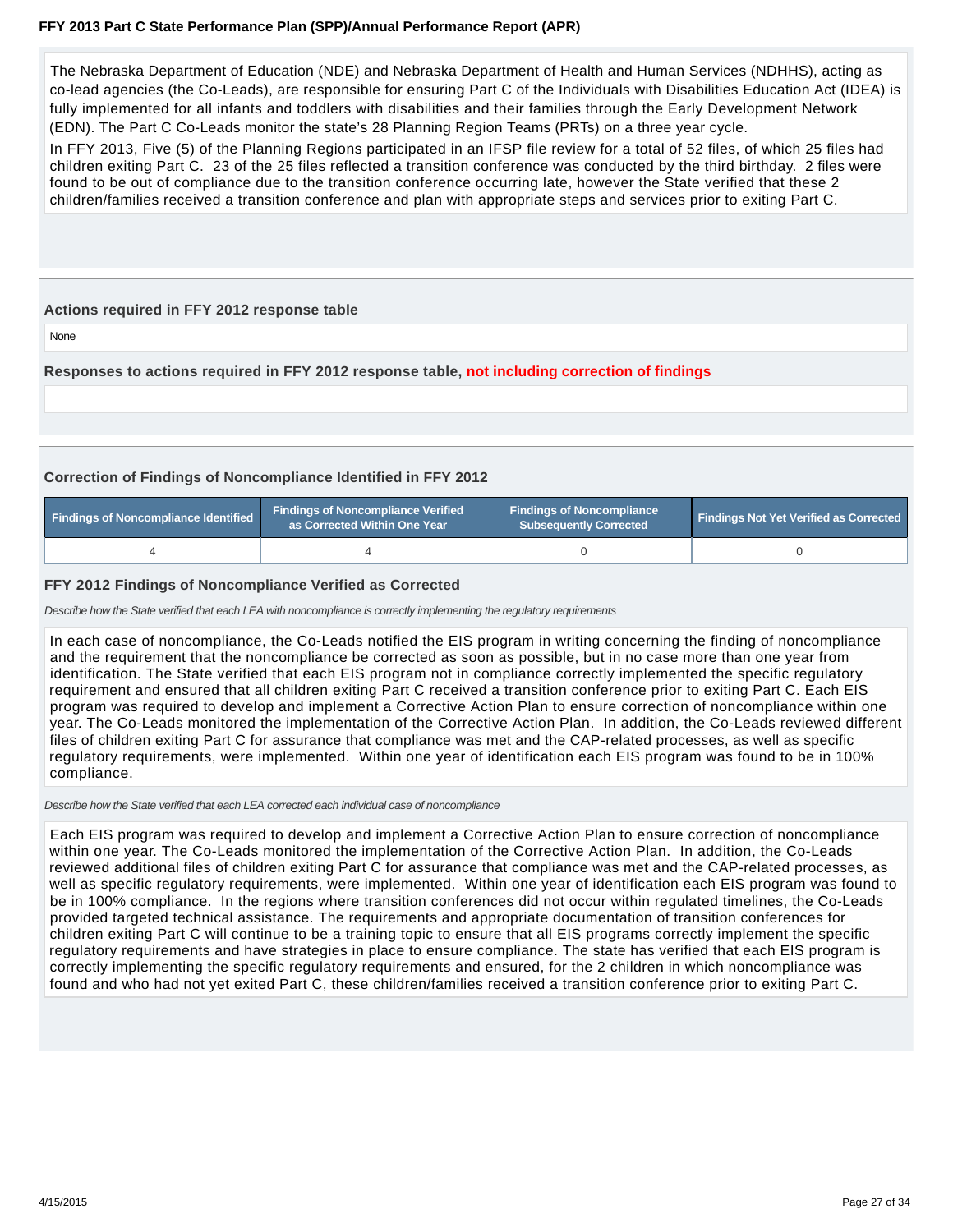## **Indicator 9: Resolution Sessions**

Monitoring Priority: Effective General Supervision Part C / General Supervision

**Results indicator: Percent of hearing requests that went to resolution sessions that were resolved through resolution session settlement agreements (applicable if Part B due process procedures are adopted).**

## **(20 U.S.C. 1416(a)(3)(B) and 1442)**

## **Historical Data**

## Baseline Data:

| <b>FFY</b>    | 2005 | 2006 | 2007 | 2008                          | 2009              | 2010 | 2011 | 2012 |
|---------------|------|------|------|-------------------------------|-------------------|------|------|------|
| Target $\geq$ |      |      |      |                               |                   |      |      |      |
| Data          |      |      |      |                               |                   |      |      |      |
|               |      | Key: |      | Gray - Data Prior to Baseline | Yellow - Baseline |      |      |      |

## **FFY 2013 - FFY 2018 Targets**

| <b>FFY</b>    | 2013 | 2014 | 2015 | 2016 | 2017 | 2018 |
|---------------|------|------|------|------|------|------|
| Target $\geq$ |      |      |      |      |      |      |

## **Targets: Description of Stakeholder Input**

## **Prepopulated Data**

| <b>Source</b>                                                                               | <b>Date</b> | <b>Description</b>                                                       | <b>Data</b> | <b>Overwrite Data</b> |
|---------------------------------------------------------------------------------------------|-------------|--------------------------------------------------------------------------|-------------|-----------------------|
| <b>EMAPS IDEA Part B Dispute</b><br>Resolution Survey; Section C:<br>Due Process Complaints | 11/12/2013  | 3.1 Number of resolution sessions                                        |             |                       |
| <b>EMAPS IDEA Part B Dispute</b><br>Resolution Survey; Section C:<br>Due Process Complaints | 11/12/2013  | 3.1(a) Number resolution sessions resolved through settlement agreements |             |                       |

## **FFY 2013 SPP/APR Data**

| 3.1 Number of resolution sessions | 3.1(a) Number resolution sessions<br>resolved through settlement<br>agreements | FFY 2012<br>Data* | FFY 2013 Target* | <b>FFY 2013</b><br><b>Data</b> |
|-----------------------------------|--------------------------------------------------------------------------------|-------------------|------------------|--------------------------------|
|                                   |                                                                                |                   |                  |                                |

## **Actions required in FFY 2012 response table**

None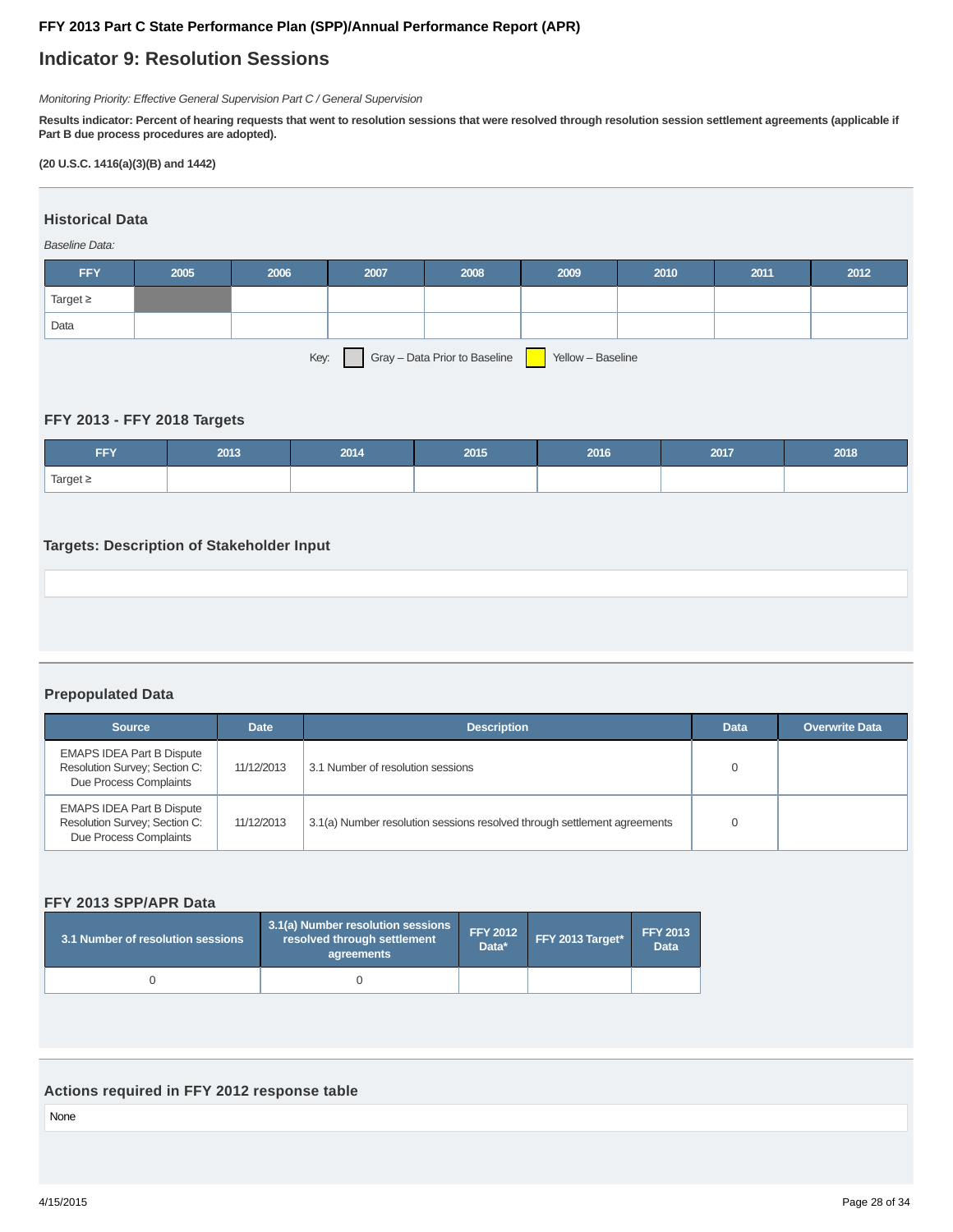**Responses to actions required in FFY 2012 response table**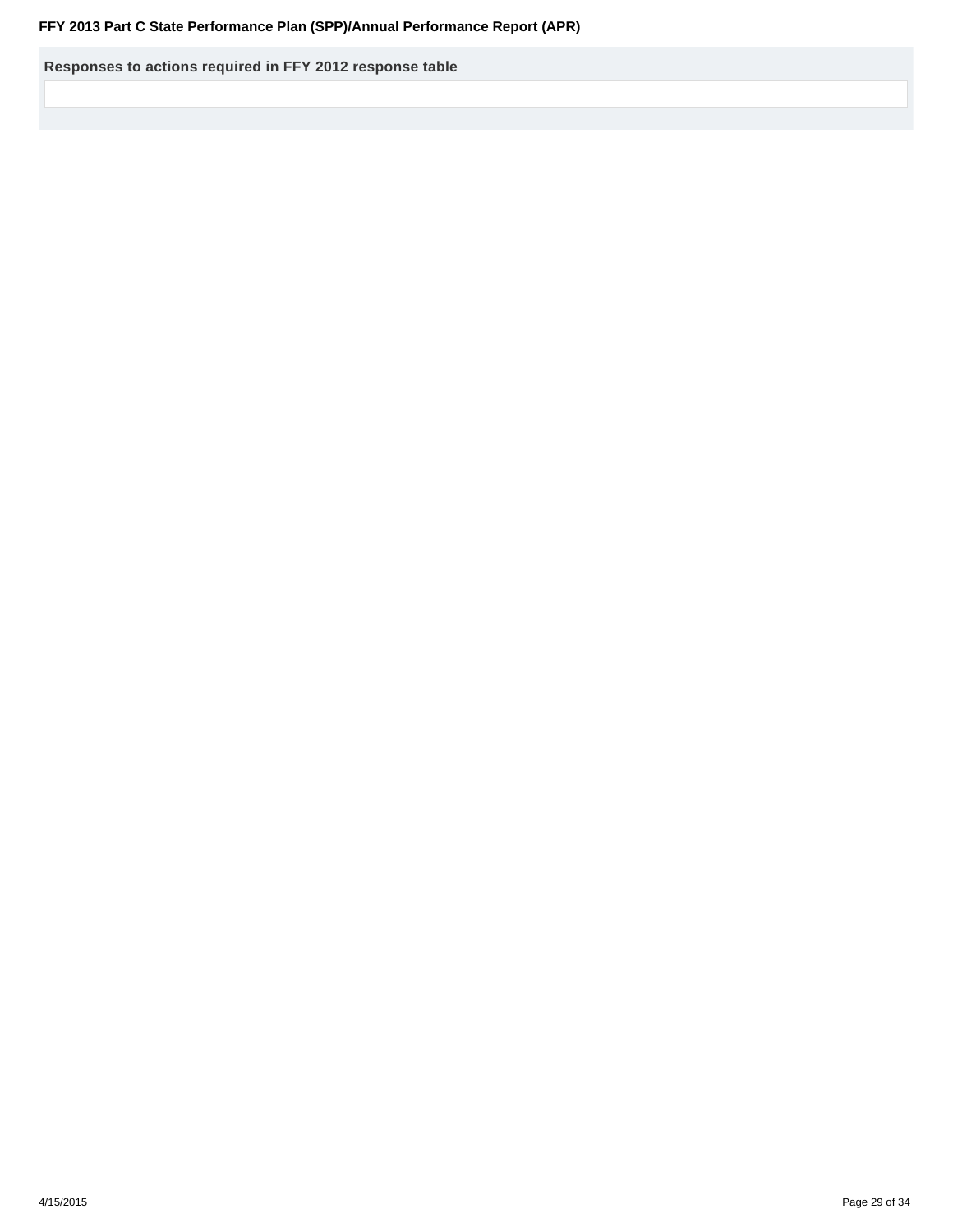## **Indicator 10: Mediation**

Monitoring Priority: Effective General Supervision Part C / General Supervision

**Results indicator: Percent of mediations held that resulted in mediation agreements.**

**(20 U.S.C. 1416(a)(3)(B) and 1442)**

| <b>Historical Data</b>                                     |      |      |      |      |      |      |      |      |
|------------------------------------------------------------|------|------|------|------|------|------|------|------|
| Baseline Data: 2005                                        |      |      |      |      |      |      |      |      |
| <b>FFY</b>                                                 | 2005 | 2006 | 2007 | 2008 | 2009 | 2010 | 2011 | 2012 |
| Target $\geq$                                              |      |      |      |      |      |      |      |      |
| Data                                                       |      |      |      |      |      |      |      |      |
| Gray - Data Prior to Baseline<br>Yellow - Baseline<br>Key: |      |      |      |      |      |      |      |      |

## **FFY 2013 - FFY 2018 Targets**

| CCV<br>FF L   | 2013 | 2014 | 2015 | 2016 | 2017 | 2018 |
|---------------|------|------|------|------|------|------|
| Target $\geq$ |      |      |      |      |      |      |

## **Targets: Description of Stakeholder Input**

**Prepopulated Data**

| <b>Source</b>                                                                                  | <b>Date</b> | <b>Description</b>                                                  | <b>Data</b> | <b>Overwrite Data</b> |
|------------------------------------------------------------------------------------------------|-------------|---------------------------------------------------------------------|-------------|-----------------------|
| <b>EMAPS IDEA Part B Dispute</b><br>Resolution Survey; Section B:<br><b>Mediation Requests</b> | 11/5/2014   | 2.1.a. iMediations agreements related to due process complaints     | $\Omega$    |                       |
| <b>EMAPS IDEA Part B Dispute</b><br>Resolution Survey; Section B:<br><b>Mediation Requests</b> | 11/5/2014   | 2.1.b.i Mediations agreements not related to due process complaints |             |                       |
| <b>EMAPS IDEA Part B Dispute</b><br>Resolution Survey; Section B:<br><b>Mediation Requests</b> | 11/5/2014   | 2.1 Mediations held                                                 | $\Omega$    |                       |

## **FFY 2013 SPP/APR Data**

| 2.1.b.i Mediations<br>2.1.a.i Mediations<br>agreements related to due<br>agreements not related to<br>process complaints<br>due process complaints |  | 2.1 Mediations held | <b>FFY 2012</b><br>Data* | <b>FFY 2013</b><br>Target* | <b>FFY 2013</b><br><b>Data</b> |
|----------------------------------------------------------------------------------------------------------------------------------------------------|--|---------------------|--------------------------|----------------------------|--------------------------------|
|                                                                                                                                                    |  |                     |                          |                            |                                |

## **Actions required in FFY 2012 response table**

None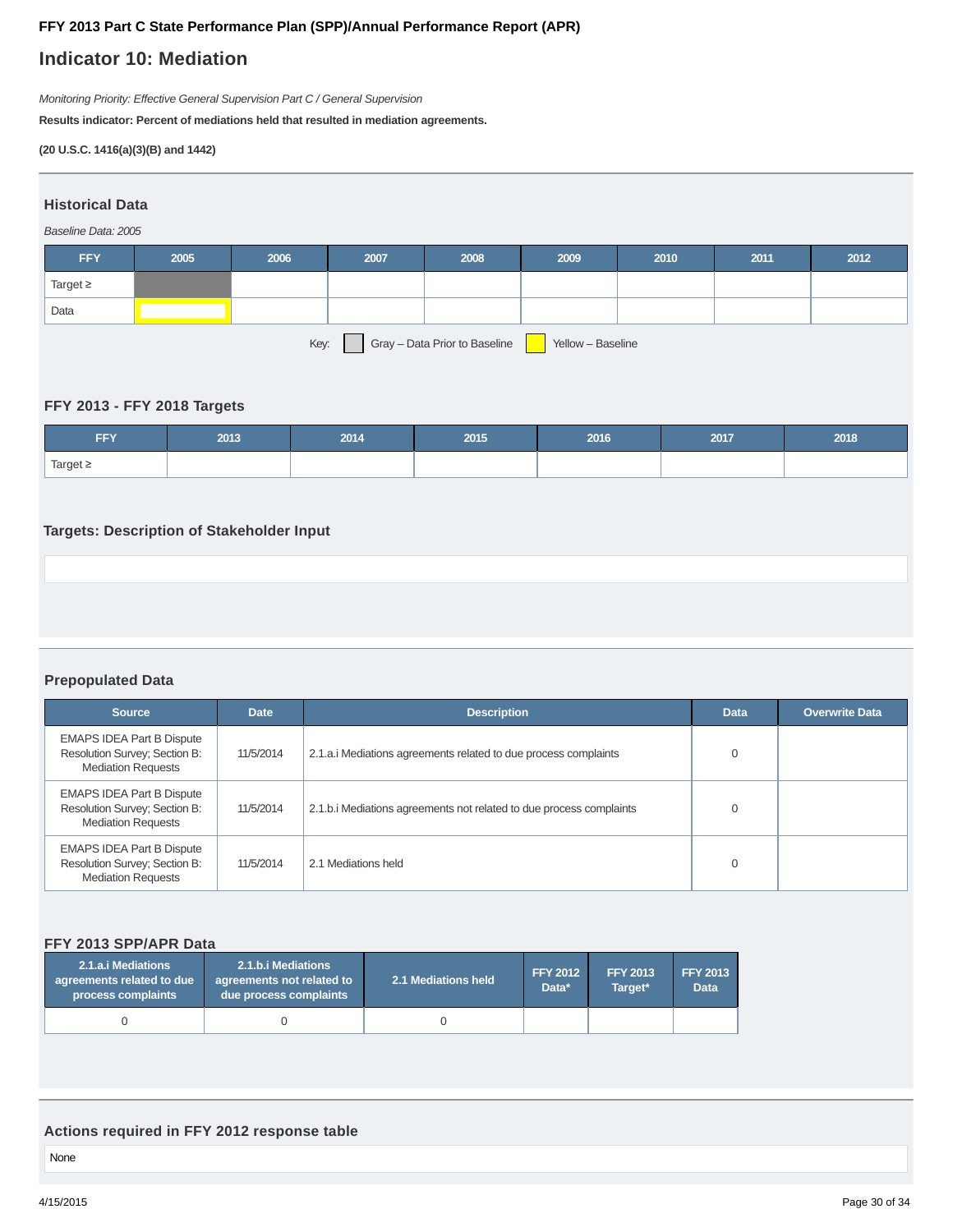**Responses to actions required in FFY 2012 response table**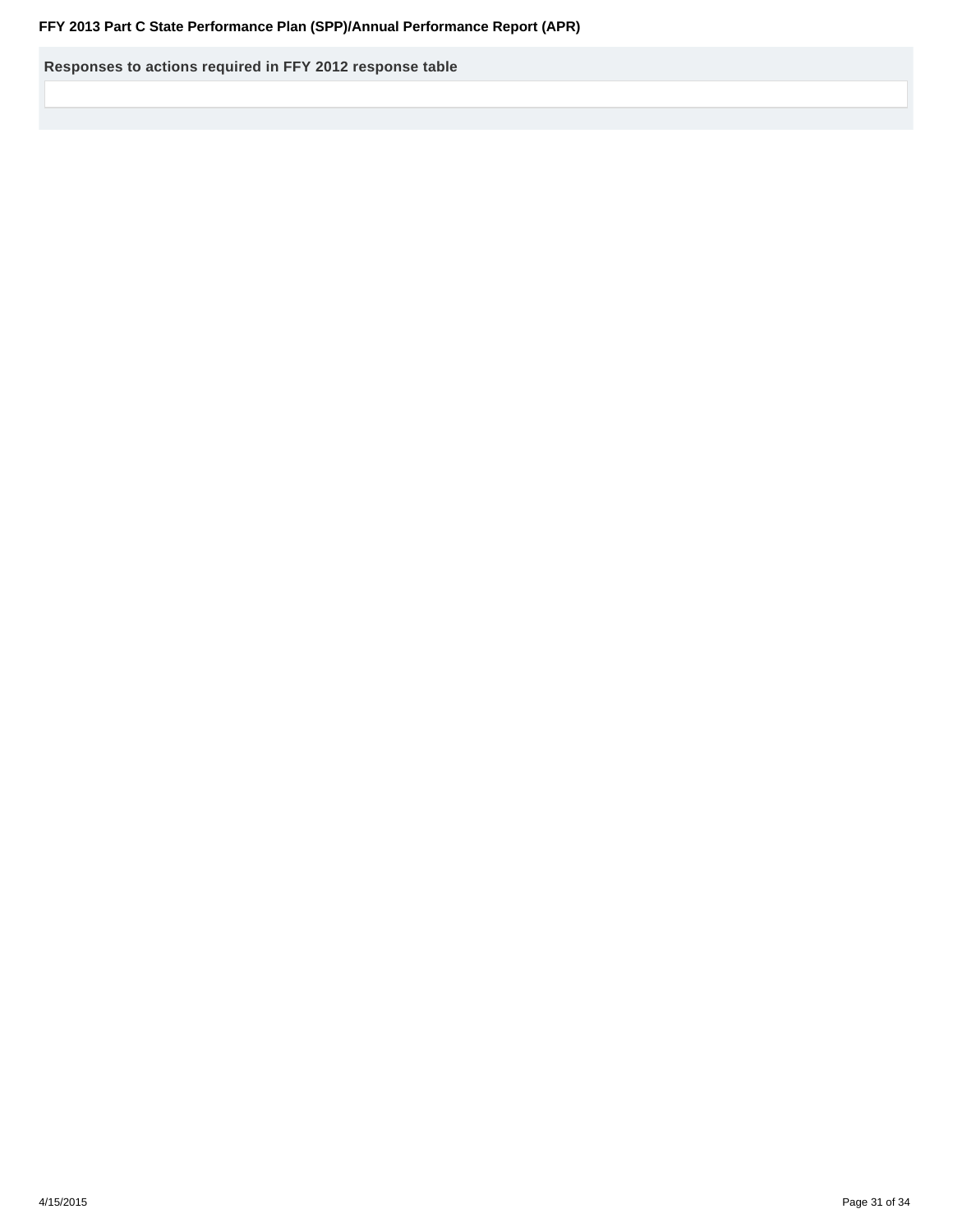## **Indicator 11: State Systemic Improvement Plan**

Monitoring Priority: General Supervision

**Results indicator: The State's SPP/APR includes a State Systemic Improvement Plan (SSIP) that meets the requirements set forth for this indicator.**



### **FFY 2014 - FFY 2018 Targets**

| <b>CCV</b><br>FFT. | 2014 | 2015 | 2016 | 2017 | 2018 |
|--------------------|------|------|------|------|------|
| Target             |      |      |      |      |      |

### **Description of Measure**

## **Targets: Description of Stakeholder Input**

## **Data Analysis**

A description of how the State identified and analyzed key data, including data from SPP/APR indicators, 618 data collections, and other available data as applicable, to: (1) select the State-identified Measurable Result(s) for Infants and Toddlers with Disabilities and their Families, and (2) identify root causes contributing to low performance. The description must include information about how the data were disaggregated by multiple variables (e.g., EIS program and/or EIS provider, geographic region, race/ethnicity, socioeconomic status, gender, etc.) As part of its data analysis, the State should also consider compliance data and whether those data present potential barriers to improvement. In addition, if the State identifies any concerns about the quality of the data, the description must include how the State will address these concerns. Finally, if additional data are needed, the description should include the methods and timelines to collect and analyze the additional data.

## **Analysis of State Infrastructure to Support Improvement and Build Capacity**

A description of how the State analyzed the capacity of its current infrastructure to support improvement and build capacity in EIS programs and/or EIS providers to implement, scale up, and sustain the use of evidence-based practices to improve results for infants and toddlers with disabilities and their families. State systems that make up its infrastructure include, at a minimum: governance, fiscal, quality standards, professional development, data, technical assistance, and accountability/monitoring. The description must include current strengths of the systems, the extent the systems are coordinated, and areas for improvement of functioning within and across the systems. The State must also identify current State-level improvement plans and other early learning initiatives, such as Race to the Top-Early Learning Challenge and the Home Visiting program and describe the extent that these new initiatives are aligned, and how they are, or could be, integrated with, the SSIP. Finally, the State should identify representatives (e.g., offices, agencies, positions, individuals, and other stakeholders) that were involved in developing Phase I of the SSIP and that will be involved in developing and implementing Phase II of the SSIP.

**State-identified Measurable Result(s) for Infants and Toddlers with Disabilities and Their Families**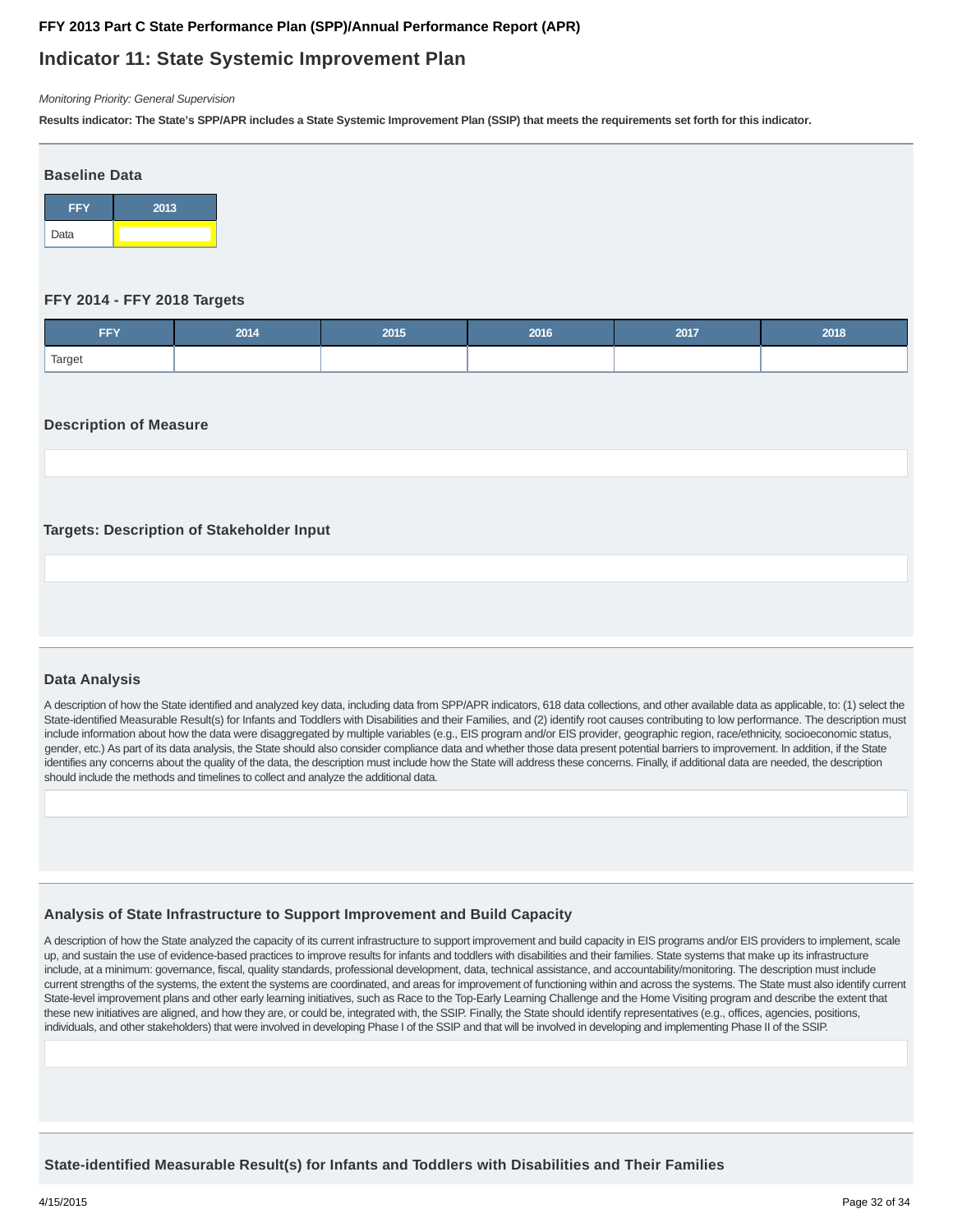A statement of the result(s) the State intends to achieve through the implementation of the SSIP. The State-identified Measurable Result(s) for Infants and Toddlers with Disabilities and their Families must be aligned to an SPP/APR indicator or a component of an SPP/APR indicator. The State-identified Measurable Result(s) for Infants and Toddlers with Disabilities and their Families must be clearly based on the Data and State Infrastructure Analyses and must be a child- or family-level outcome in contrast to a process outcome. The State may select a single result (e.g., increase the rate of growth in infants and toddlers demonstrating positive social-emotional skills) or a cluster of related results (e.g., increase the percentage reported under child outcome B under Indicator 3 of the SPP/APR (knowledge and skills) and increase the percentage trend reported for families under Indicator 4 (helping their child develop and learn)).

#### **Statement**

**Description** 

## **Selection of Coherent Improvement Strategies**

An explanation of how the improvement strategies were selected, and why they are sound, logical and aligned, and will lead to a measurable improvement in the State-identified Measurable Result(s) for Infants and Toddlers with Disabilities and their Families. The improvement strategies should include the strategies, identified through the Data and State Infrastructure Analyses, that are needed to improve the State infrastructure and to support EIS program and/or EIS provider implementation of evidence-based practices to improve the State-identified result(s) for infants and toddlers with disabilities and their families. The State must describe how implementation of the improvement strategies will address identified root causes for low performance and ultimately build EIS program and/or EIS provider capacity to achieve the State-identified Measurable Result(s) for Infants and Toddlers with Disabilities and their Families.

#### **Theory of Action**

A graphic illustration that shows the rationale of how implementing the coherent set of improvement strategies selected will increase the State's capacity to lead meaningful change in EIS programs and/or EIS providers, and achieve improvement in the State-identified Measurable Result(s) for Infants and Toddlers with Disabilities and their Families.

**Submitted Theory of Action: No Theory of Action Submitted** 

**Provide a description of the provided graphic illustration (optional)**